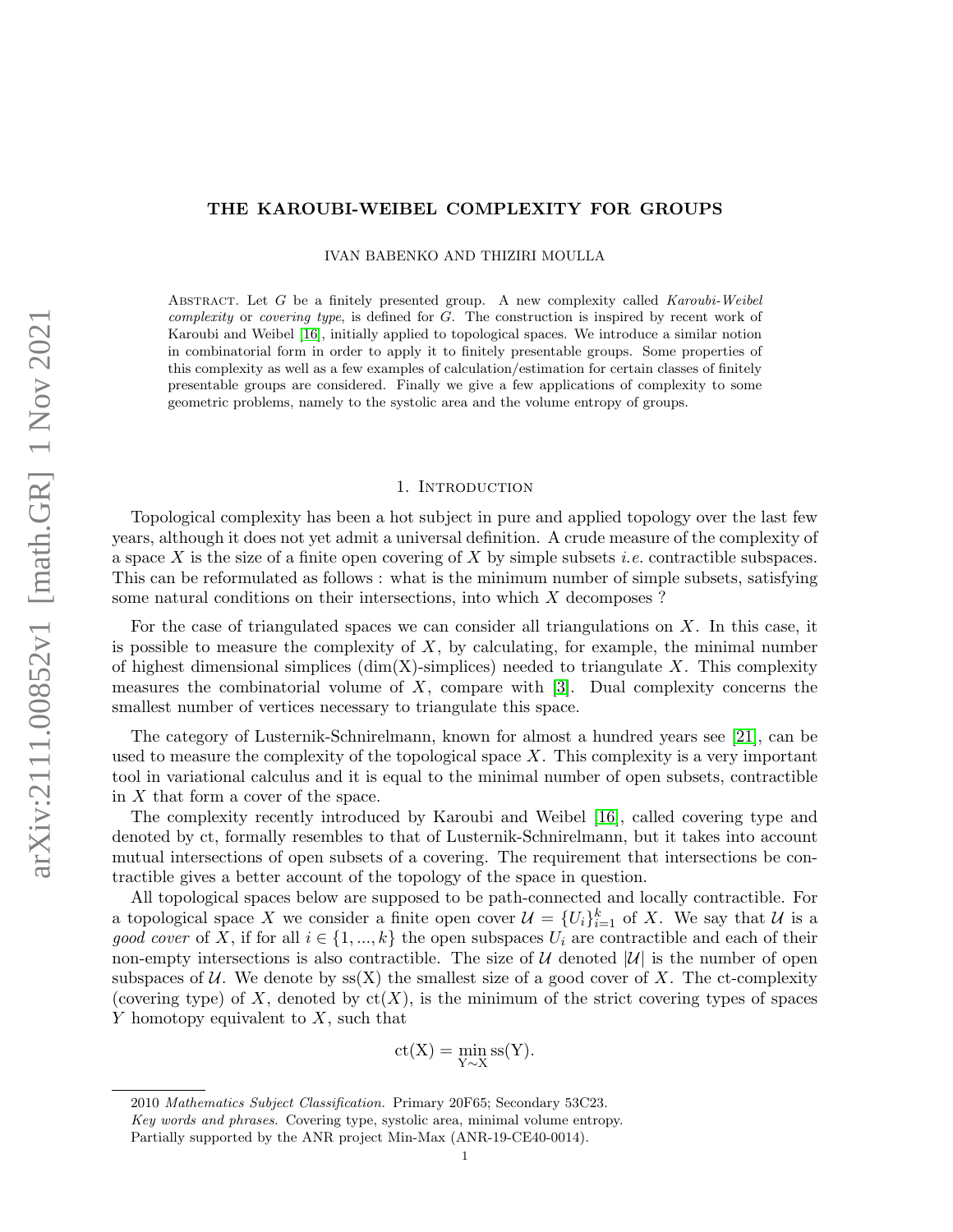#### <span id="page-1-1"></span>2 I. BABENKO AND T. MOULLA

If there are no finite coverings with the prescribed properties the ct-complexity is equal to infinity by definition.

Let  $\mathcal{N}(\mathcal{U})$  be the nerve of the above finite cover  $\{U_i\}_{i=1}^k$ . The finite simplicial polyhedron  $\mathcal{N}(\mathcal{U})$  has k vertices. In the case when U is a good cover of X, N and X are homotopy equivalent. Note that  $\mathcal N$  has a good cover formed by open stars of the vertices. So in the previous definition, we can minimize the number of vertices of a finite simplicial complex  $Y$  where  $Y$  runs over the set of complexes homotopy equivalent to X.

For an m-dimensional simplicial complex, finding a lower and an upper bounds for the minimal number of *m*-simplices that make up this complex and for its covering type are quite different. Recently, Adisprasito, Avvakumov and Karasev in [\[1\]](#page-23-2), gave the following subexponontial upper bound for the covering type of the real projective spaces  $\mathbb{R}P^m$ :

$$
\mathrm{ct}(\mathbb{R}\mathrm{P}^m) \leq \exp\left\{\left(\frac{1}{2} + o(1)\right)\sqrt{m+1}\log(m+1)\right\}.
$$

The polynomial lower bound  $ct(\mathbb{R}P^m) \geq \frac{1}{2}$  $\frac{1}{2}$ (m + 1)(m + 2) was given by Arnoux and Marin [\[2,](#page-23-3) §21], see also the recent paper of Govc, Marzantowicz and Pavešic [\[12\]](#page-23-4). In the same time, remark that the theorem of Bárány and Lovász  $[5]$  implies that the number of m-simplices needed to triangulate  $\mathbb{R}P^m$  is at least  $2^m$ .

There exist other complexities of different natures, for example the Schwarz genus of a fiber space [\[27\]](#page-24-1), which is closely related to the Farber complexity [\[11\]](#page-23-6). These complexities measure the minimal number of parts into which the base space of a fiber bundle decomposes, with the condition that above each part, there is a section. These two types of complexities as well as the Lusternik-Schnirelmann category never exceed the dimension of the space plus one.

Another interesting type of complexity is the so-called Matveev complexity. This is a combinatorial invariant quite useful in 3-dimensional topology see [\[22\]](#page-24-2), we don't discuss it here.

Considering a good cover to study the topology of a space is not new. This goes back to Jean Leray's old work  $[19]$ , and was mentioned in 1952 by André Weil  $[28]$ .

Throughout this article, we focus on the complexity of Karoubi-Weibel of finitely presented groups.

Definition 1.1. Let G be a finitely presented group. One defines the KW-complexity be the covering type of G denoted by  $KW(G)$  given by

$$
KW(G)=\min_{\pi_1(X)=G}\mathrm{ct}(X).\tag{1.1}
$$

In the formula, we minimize the covering type of spaces with the given fundamental group G.

Each finitely presented group  $G$  is a fundamental group of a finite 2-simplicial complex, so its KW-complexity,  $KW(G)$  is always finite. The following result describes the combinatorial nature of this complexity.

Let K be a finite simplicial complex. We denote by  $s_n(K)$  the number of n-simplices in K. For a finitely presented group, we set

$$
s_0(G) = \min_{\pi_1(K) = G} s_0(K)
$$

where K ranges over the set of 2-dimensional simplicial complexes of the fundamental group  $G$ .

<span id="page-1-0"></span>**Theorem 1.2.** Any finitely presented group G satisfies  $KW(G) = s_0(G)$ .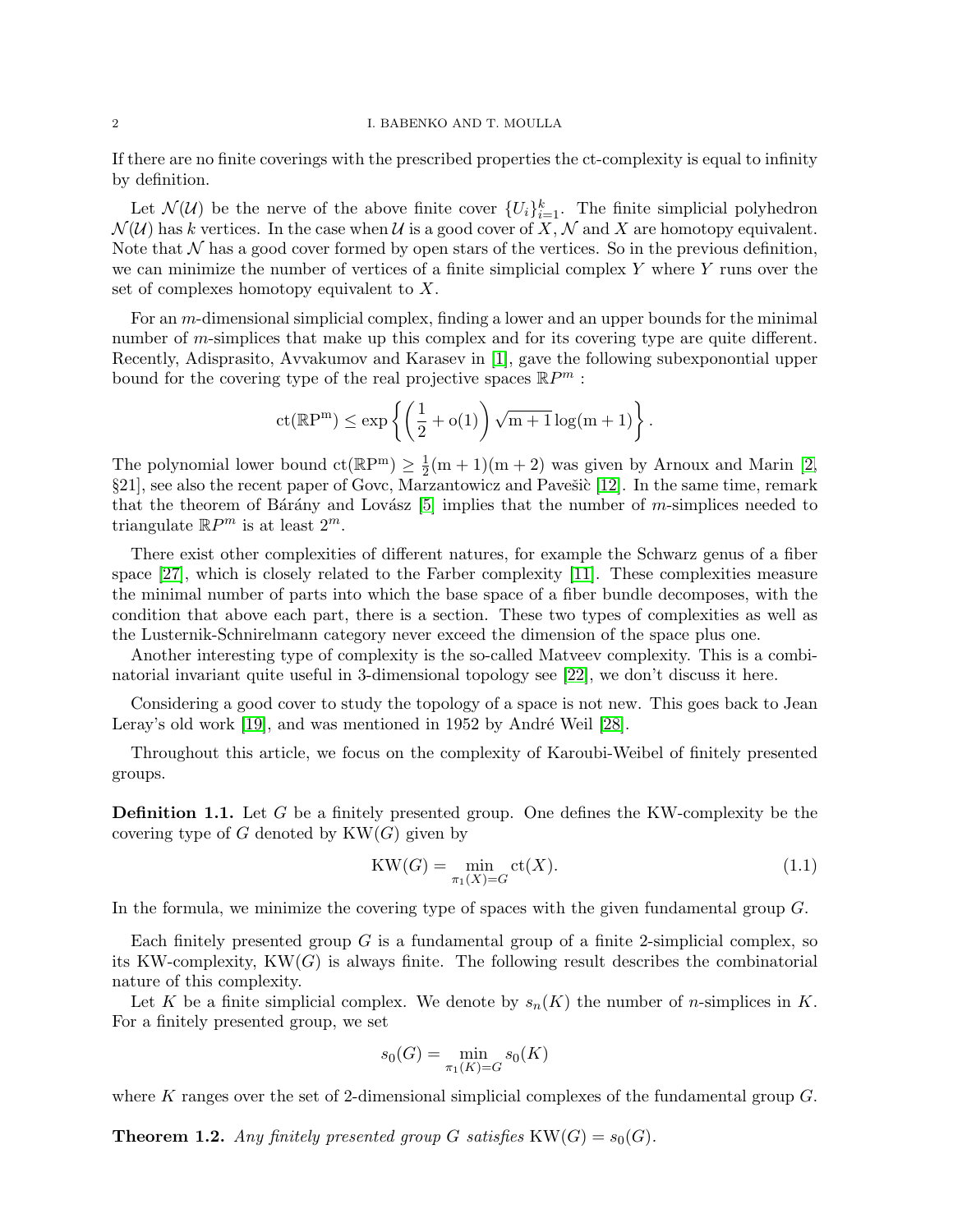<span id="page-2-2"></span>The simplest example is the group with only one element, its KW-complexity is equal to 1 and its optimal complex is composed with a single vertex.

From Theorem [1.2,](#page-1-0) it is obvious that the number of isomorphism classes of groups of KWcomplexity bounded by  $T$  is finite. For a more detailed count, let's make some remarks. Kurosh's decomposition Theorem [\[18\]](#page-23-7) implies that any group  $G$  admits a decomposition in the form

<span id="page-2-0"></span>
$$
G = G_1 * \mathbb{F}_n,\tag{1.2}
$$

where  $\mathbb{F}_n$  is the free group of rank n and  $G_1$  cannot be decomposed with free factors. The rank n of the free group of the equation  $(1.2)$  is uniquely defined and called *free index* of G. We will see below that, rather often, the KW-complexity is little sensitive to the free factor of [\(1.2\)](#page-2-0). This means that the problem of counting pairwise non isomorphic groups of bounded KW-complexity should be restricted to the class of groups with free index zero. In the following, we consider only the class of groups of free index equal to 0. Denote by  $\mathcal{G}_{KW}(T)$  the set of free index zero, pairwise non-isomorphic groups of KW-complexity bounded by T. Theorem [1.2](#page-1-0) implies the following result :

<span id="page-2-1"></span>**Corollary 1.3.** For any positive real number T, the number of groups in  $\mathcal{G}_{KW}(T)$  satisfies

$$
|\mathcal{G}_{\text{KW}}(T)| \leq 2^{3T^3 \log_2 \left(\frac{T}{\sqrt[3]{6}}\right)}.
$$

Even for simple groups the exact calculation of its covering type turns out to be a rather difficult technical problem. One can show that for non free groups the smallest value of  $KW(G)$ is equal to 6. It corresponds to the cyclic group  $\mathbb{Z}_2$ , compare with [\[16,](#page-23-0) Proposition 5.2]. Complexities of abelian groups of finite rank as well as Artin and Coxeter groups are considered in Chapter 3. We give some framing estimate of its KW-complexity . Unfortunately the exact values of KW-complexities of these types of groups remain an open problem.

As yet, we only know two classes of groups whose exact values of KW-complexity are known: the free groups  $\mathbb{F}_n$  and the surface groups.

Let  $\mathbb{F}_n$  be a free group of rank n and  $k = KW(\mathbb{F}_n)$ . We would like to find a relation between the rank of this group and its KW-complexity. Let  $K_k$  be the complete graph with k vertices. Fix a vertex  $x_0$  in  $K_k$  and contract the star  $St\{x_0\}$ , we obtain a bouquet of  $\frac{(k-1)(k-2)}{2}$  circles and its fundamental group is free of rank  $\frac{(k-1)(k-2)}{2} \geq n$ . So k is the least integer satisfying  $n \leq \frac{(k-1)(k-2)}{2}$  $\frac{2^{(k-2)}}{2}$  and we get

$$
KW(\mathbb{F}_n)=\left\lceil \frac{3+\sqrt{1+8n}}{2}\right\rceil.
$$

The notation  $\lceil x \rceil$  stands for the least integer  $\geq x$ .

We denote by  $S_g$  the orientable surfaces of genus g and let  $\pi^+(g) = \pi_1(S_g)$  be its fundamental group. We denote respectively  $N_q$  the non-orientable surfaces of genus q and  $\pi^{-}(q) = \pi_1(N_q)$ .

Recall the definition of chromatic number of orientable and non-orientale surfaces, it is a lower bound for the number of colors that suffice to color any graph embedded in the surface. We denote by  $chr(S_q)$  and  $chr(N_q)$  the chromatic numbers of these surfaces, such that

$$
chr(S_g) = \left\lceil \frac{7 + \sqrt{1 + 48g}}{2} \right\rceil
$$
 for all  $g \neq 2$  and  $chr(S_2) = 10$ 

and

$$
chr(N_q) = \left\lceil \frac{7 + \sqrt{1 + 24q}}{2} \right\rceil \text{ for all } q \neq 2, 3 \text{ and } chr(N_2) = 8, \ chr(N_3) = 9.
$$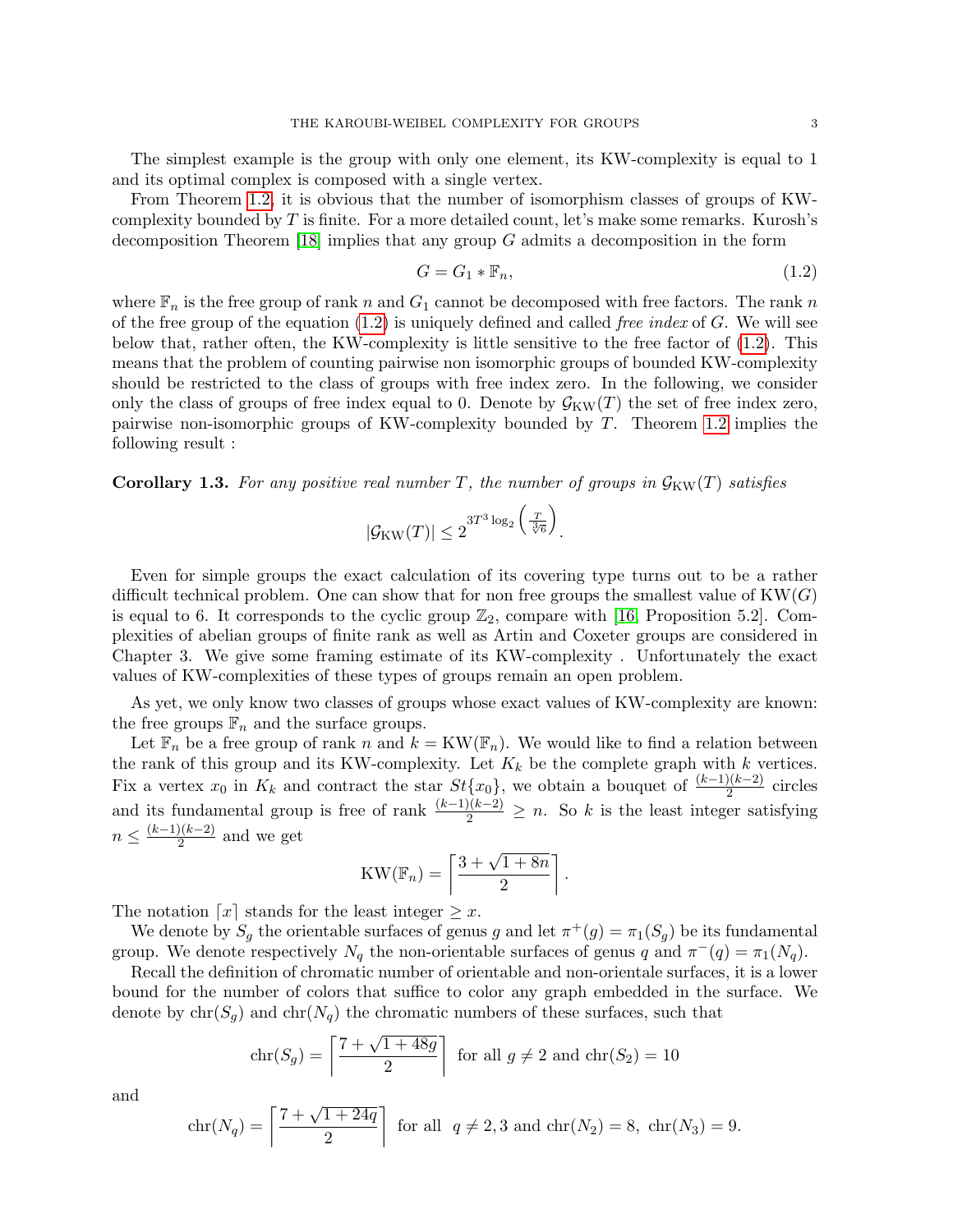#### <span id="page-3-1"></span>4 I. BABENKO AND T. MOULLA

The recent paper [\[6\]](#page-23-8) of Borghini and Minian implies that for KW-complexity of surface groups:

$$
KW(\pi^+(g)) = \operatorname{chr}(S_g), \ g \neq 2 \text{ and } KW(\pi^-(q)) = \operatorname{chr}(N_q).
$$

They proved also that there is only one exceptional case where KW-complexity is different from the chromatic number, it is the case of  $\pi^+(2)$  where  $KW(\pi^+(2))=9$ . The exceptional surface group  $\pi^+(2)$  is particulary interesting because its KW-complexity is realized by certain 2-simplicial complex which is not homeomorphic to a surface, see [\[6\]](#page-23-8). It is not the case for other surface groups.

In order to give some geometric applications of KW-complexity recall the definition of the systolic area for groups, see [\[13\]](#page-23-9). Let G be a finitely presented group and X be a finite 2simplicial complex such that  $\pi_1(X) = G$ . Endow X wih a piecewise smooth Riemannian metric h. The systole, denoted by  $sys(X, h)$ , is the shortest length of a non-contractible closed curve in the Riemannian polyhedron  $(X, h)$ . Let vol $(X, h)$  be the sum of all the h-areas of the 2-simplices of X. We call systolic area of the group  $G$  the following quantity :

$$
\sigma(G) := \inf_{(X,h)} \frac{\text{vol}(X,h)}{\text{sys}(X,h)^2},
$$

where  $(X, h)$  ranges over the set of all 2-dimensional Riemannian polyhedra  $(X, h)$  such that  $\pi_1(X) = G.$ 

During the last fifteen years, the study of this invariant has been deepened, see [\[17,](#page-23-10) [24\]](#page-24-5) and [\[3\]](#page-23-1). It is known that  $\sigma(G) = 0$  if and only if G is a free group. Otherwise, a universal lower bound has been given in [\[24\]](#page-24-5) :

$$
\sigma(G) \ge \frac{\pi}{16}.
$$

However, several questions remain open, for example : does every non-free finitely presented group  $G$  satisfies :

1. 
$$
\sigma(G) \geq \frac{2}{\pi}
$$
?  
2.  $\sigma(G * \mathbb{Z}) = \sigma(G)$ ?

The constant in 1. corresponds to the systolic area of  $\mathbb{R}P^2$ , see [\[25\]](#page-24-6). So the first question is equivalent to saying that the systolic area of each simplicial complex with non-free fundamental group is at least  $\sigma(\mathbb{R}P^2)$ .

The equality in 2. may be generalized to the conjecture that the systolic area does not depend on the free factors

<span id="page-3-0"></span>**Theorem 1.4.** Let  $G$  be a finitely presented group, then :

$$
\sigma(G) \le \frac{1}{27\pi} \left( \text{KW}(G) \right)^3.
$$

If in addition G has zero free index then :

$$
\frac{1}{576} \text{KW}(G) \le \sigma(G).
$$

In order to give the definition of the volume entropy of a group, start by recalling the definition of this entropy for finite simplicial complexes, for more details see [\[4\]](#page-23-11). Consider a finite simplicial complex X of dimension m equipped with a piecewise Riemannian metric h. Denote by  $\ddot{X}$  the universal cover of X and by  $\hat{h}$  the lift of h. Take  $q \in \hat{X}$  a point and let  $\hat{B}_q(R)$  be the geodesic ball of radius  $R$  centered at  $q$  in  $X$ . Put

$$
ent(X, h) := \lim_{R \to \infty} \frac{\log \left( \text{vol} \left( \hat{B}_q(R) \right) \right)}{R},
$$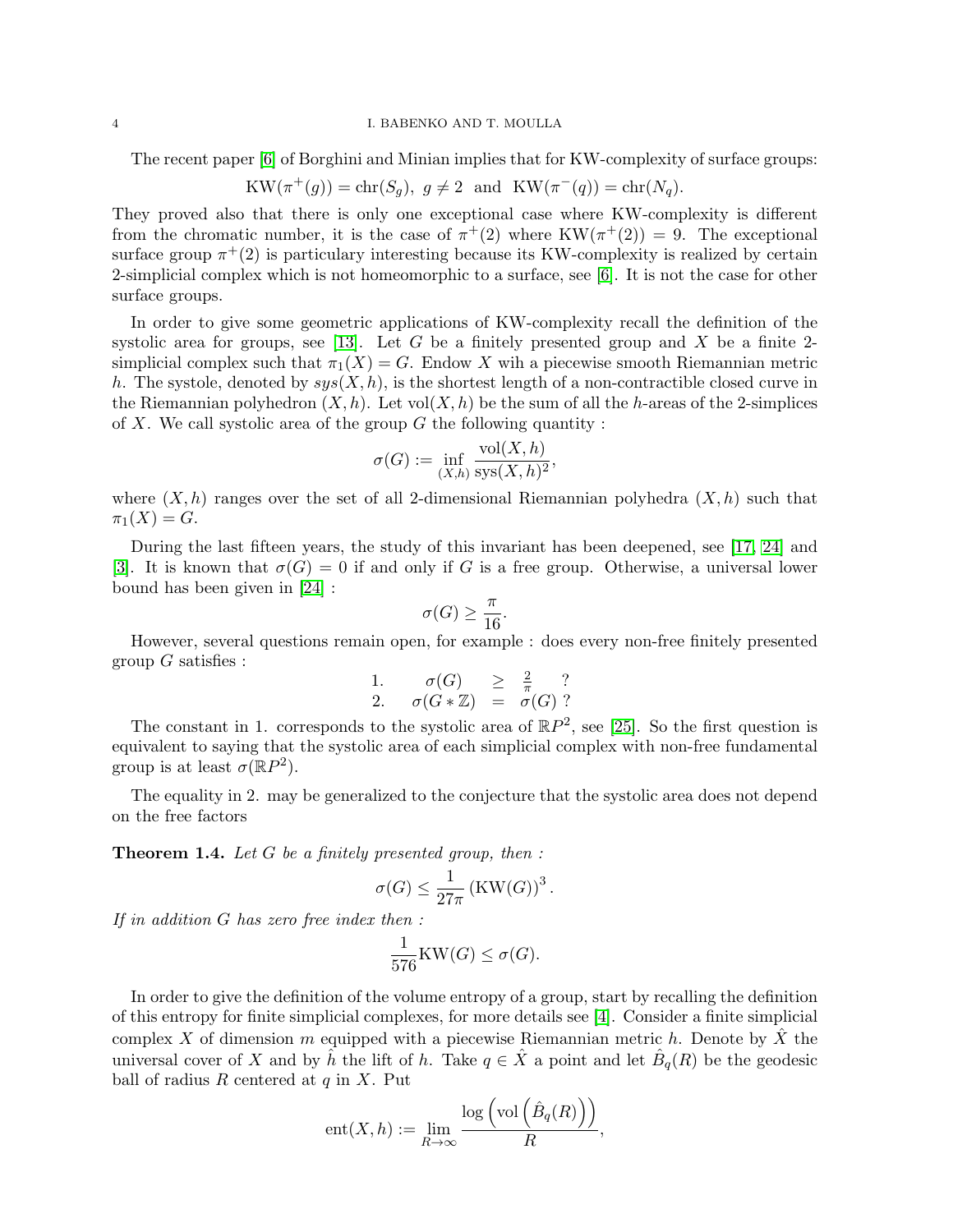<span id="page-4-3"></span>where the volume means the m-dimensional Hausdorff mesure corresponding to the lifted metric  $\ddot{h}$ .

It is well known that this limit exists and does not depend on the chosen point  $q$ . It is also known that ent $(X, h)$  is strictly positive if and only if  $\pi_1(X)$  is a group of exponential growth.

The quantity  $ent(X, h)(vol(X, h))^{\frac{1}{m}}$  remains invariant under homotheties  $h \leftrightarrow \lambda^2 h$  and we define the minimal volume entropy of  $X$  as follows :

<span id="page-4-0"></span>
$$
\omega(X) := \inf_{h} \text{ent}(X, h) \left(\text{vol}(X, h)\right)^{\frac{1}{m}},\tag{1.3}
$$

For a non-free finitely presented group  $G$ , its volume entropy is then

<span id="page-4-1"></span>
$$
\omega(G) := \inf_{\pi_1(X) = G} \omega(X),\tag{1.4}
$$

where  $X$  ranges over the set of two-dimensional complexes of fundamental group  $G$ .

Note that formally applied to free groups, this definition gives zero when  $m = 2$  in [\(1.3\)](#page-4-0). The free groups are naturally one-dimensional objects and to include them in the general concept, we have to reduce ourselves in [\(1.4\)](#page-4-1) to one-dimensional complexes, in other words, finite metrized (or weighted) graphs. Minimal volume entropy for arbirary finite graphs is completely studied by Lim [\[20\]](#page-24-7) and by Kapovich and Nagnibeda [\[15\]](#page-23-12) for the case of 3-valented graphs. See also later work of McMullen [\[23\]](#page-24-8) for an alternative proof. The results of these articles imply directly the explicit value for the volume entropy of free groups :

$$
\omega(\mathbb{F}_n) = 3(n-1)\log 2.
$$

<span id="page-4-2"></span>Theorem 1.5. Each non-free finitely presented group G satisfies

$$
\omega(G) \le \frac{1}{3} \log\left(\text{KW}(G)\right) \left(\text{KW}(G)\right)^{\frac{3}{2}}.
$$

Note that in general, a universal lower bound can not exist for this previous inequality. There are groups of arbitrarily large KW-complexity and of subexponential growth for which the volume entropy is equal to zero. On the other hand, we currently know several classes of groups whose volume entropy is positive, for example the surface groups. Another, recently found class of groups, see [\[8\]](#page-23-13), consists in right-angled Artin groups such that the corresponding graph is not a forest but has no cycles of length 3.

Finding a lower bound depending on the KW-complexity for these last classes of groups remains an open question.

This paper is organized as follows, in the next section, we give the proofs of the first two results presented above and a technical lemma which will be used repeatedly throughout this paper. In Section 3. we study some groups : right-angled, large and extralarge Artin/Coxeter groups, cyclic and abelian groups, and estimate the covering type of each of them. In the last section, we prove our two geometric applications i.e., Theorem [1.4](#page-3-0) and Theorem [1.5.](#page-4-2)

Acknowledgements. The autors expresse their especial gratitude for Guillaume Bulteau, Daniel Massatr and Pierre de la Harpe for their multiple remarks and comments which furthered to improove the presented text.

## 2. Karoubi-Weibel Complexity

All the topological spaces considered in the future are supposed path-connected and locally contractible.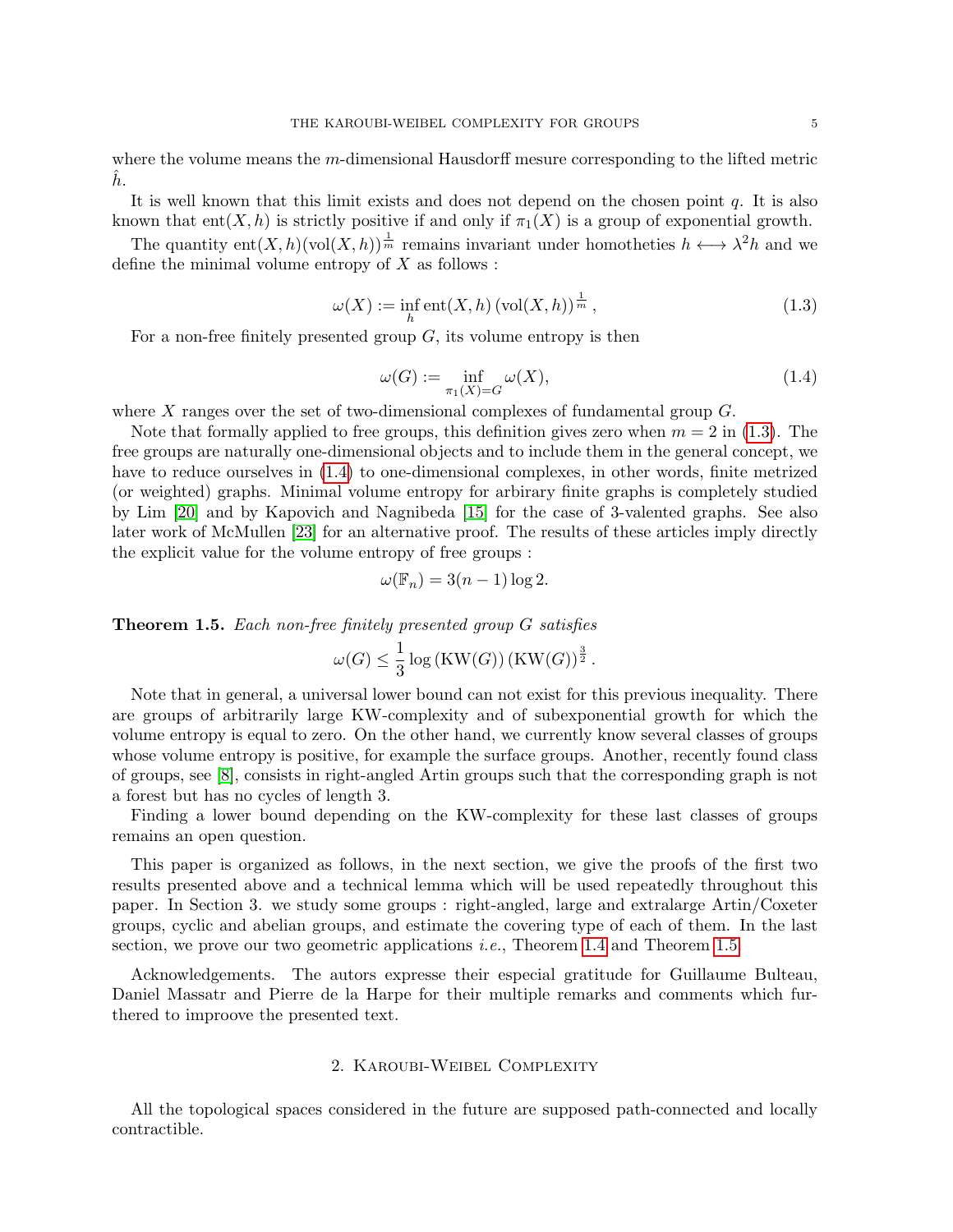<span id="page-5-1"></span>*Proof of Theorem [1.2.](#page-1-0)* Let G be a finitely presented group and X be a topological space such that  $\pi_1(X) = G$ . Suppose that  $ct(X) = KW(G), i.e. X$  admits a cover U with KW(G) open contractible subsets and each non-empty intersection of these subsets is also contractible. The Nerve Lemma (see [\[14\]](#page-23-14) and [\[10\]](#page-23-15)), implies that there is a weak homotopy equivalence between X and its nerve  $\mathcal{N}(\mathcal{U})$ . Therefore the 2-skeleton of the nerve,  $\text{Sk}^2(\mathcal{N}(\mathcal{U}))$ , satisfies :

$$
\pi_1(\operatorname{Sk}^2(\mathcal{N}(\mathcal{U}))) = G,
$$

and

$$
s_0(\text{Sk}^2(\mathcal{N}(\mathcal{U}))) = \text{KW}(G).
$$

This implies that  $s_0(G) \leq KW(G)$ .

To obtain the second inequality, we take a 2-simplicial complex K such that  $\pi_1(K) = G$  and  $s_0(K) = s_0(G)$ . The open stars of vertices of K form a good cover of K with  $s_0(G)$  open subsets.  $\Box$ 

*Proof of Corollary [1.3.](#page-2-1)* Note by  $\mathcal{G}_{\kappa}(T)$  the set of isomorphism classes of groups with free index zero and of simplicial complexity bounded by T with  $T \geq 2$ . According to Theorem 1.3 of [\[3\]](#page-23-1) we have:

$$
|\mathcal{G}_{\kappa}(T)| \leq 2^{6T \log_2 T},
$$

where  $|\mathcal{G}_{\kappa}(T)|$  is the number of groups in  $\mathcal{G}_{\kappa}(T)$ . If  $G \in \mathcal{G}_{KW}(T)$  *i.e.*,  $KW(G) \leq T$ , this means that  $\kappa(G) \le \frac{T(T-1)(T-2)}{3!} \le \frac{T^3}{6}$  $\frac{1}{6}$ , then

$$
\mathcal{G}_{\text{KW}}(T) \subseteq \mathcal{G}_{\kappa}\left(\frac{T^3}{6}\right).
$$

Therefore we obtain:

$$
|\mathcal{G}_{\text{KW}}(T)| \leq \left|\mathcal{G}_{\kappa}\left(\frac{T^3}{6}\right)\right| \leq 2^{T^3 \log_2\left(\frac{T^3}{6}\right)} \quad \Box
$$

which gives  $|\mathcal{G}_{\text{KW}}(T)| \leq 2^{3T^3 \log_2(T)}$ 

We will use the following technical Lemma in several estimates of the KW-complexity.

**Definition 2.1.** Consider a simplicial complex X and a simplicial subcomplex  $Z \subset X$ . We say that the embedding  $Z \hookrightarrow X$  is maximal if for all simplex  $\Delta^m \subset X$  such that its 1-skeleton is included in Z then the simplex  $\Delta^m \subset Z$ .

Let  $\{X, Y\}$  be a pair of simplicial complexes. Suppose that a simplicial complex Z embeds like a simplicial subcomplex in each complex  $X$  and  $Y$ 

$$
X \xleftarrow{i} Z \xrightarrow{j} Y.
$$

Consider a pseudo-simplicial complex  $W = X \cup Y$  obtained by the gluing together X and Y along Z. The following Lemma gives us the sufficient conditions for W to be a simplicial complex.

<span id="page-5-0"></span>Lemma 2.2. Assume that the following conditions are satisfied :

- (1) For all two vertices  $v_1$  and  $v_2$  in Z, there is at most one edge  $[v_1, v_2]$  in W that connects them.
- $(2)$  At least one of the two embeddings i or j is maximal.

Then W is a simplicial complex.

*Proof of Lemma [2.2.](#page-5-0)* Suppose that  $W$  is not a simplicial complex, this means that there exist two simplexes  $\Delta_1$  and  $\Delta_2$  in X and Y respectively, such that  $\Delta_1 \cap \Delta_2 = M \subset Z$  where  $M \neq \emptyset$ is not a simplex.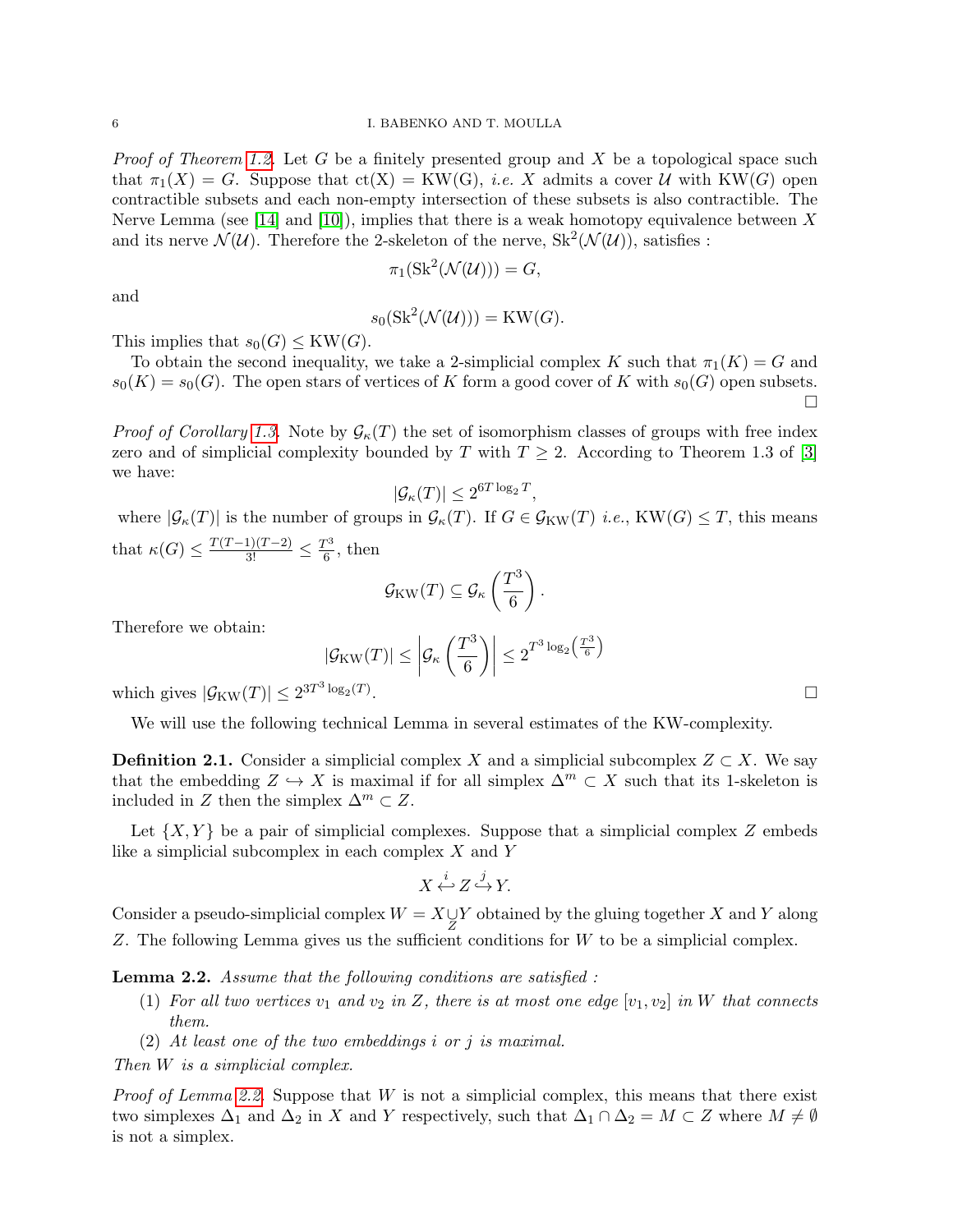- (1) If  $\text{Sk}^1(M)$  is not a complete graph then there exist in M two vertices  $v_1$  and  $v_2$  which are not related by an edge in M, but there exist two edges  $[v_1, v_2]^{(1)} \in \Delta_1$  and  $[v_1, v_2]^{(2)} \in \Delta_2$ connecting  $v_1$  and  $v_2$ , this contradicts the condition (1).
- (2) If Sk<sup>1</sup>(M) is a complete graph with  $m+1$  vertices, then there are two simplexes  $\Delta_1^m \subset \Delta_1$ and  $\Delta_2^m \subset \Delta_2$  such that  $Sk^1(M) = Sk^1(\Delta_1^m) = Sk^1(\Delta_2^m)$ . If Z is maximal in X, we get  $\Delta_1^m \subset Z \subset X$  this implies that  $\Delta_1^m = \Delta_2^m$  and then M is a simplex.

Which completes the proof.  $\Box$ 

# Remark 2.3.

- (1) The condition (2) of Lemma [2.2](#page-5-0) is not necessary. Fix  $\Delta^3$  a 3-dimensional simplex and let  $W = \partial \Delta^3$  be the boundary of this simplex and  $Z = Sk^1(\Delta^3)$  its 1-skeleton. We take X as the union of Z and two 2-simplexes of  $W$ , and also Y as the union of Z and two remaining 2-simplexes of W. We can see that the embeddings of  $Z$  into  $X$  and  $Y$  are not maximal.
- (2) The condition (1) of the Lemma [2.2](#page-5-0) is however necessary. We illustrate this condition by the following example. Take the 2-dimensional torus  $T^2 = S^1 \times S^1$  and consider its minimal triangulation, see Figure [1,](#page-6-0) which contains 7 vertices. This triangulation is unique and its 1-skeleton is a complete graph  $K_7$ . X and Y are both tori, the vertices of each of them are denoted by  $x_i$  and  $y_i$  respectively. We choose two adjacent triangles  $[x_1, x_2, x_4]$  and  $[x_2, x_3, x_4]$  in X  $([y_1, y_2, y_4]$  and  $[y_2, y_3, y_4]$  respectively in Y) as in Figure [1](#page-6-0) then we remove them, so we obtain two tori with holes. Take the subcomplex  $Z =$  $\partial(X \setminus \{[x_1, x_2, x_4] \cup [x_2, x_3, x_4]\})$  in X and  $Z = \partial(Y \setminus [y_1, y_2, y_4] \cup [y_2, y_3, y_4])$  in Y. There are two ways to glue X and Y along Z to get a surface of genus 2. The first consists to identify the vertices  $x_i$  with  $y_i$  for  $i \in \{1, 2, 3, 4\}$ . The second is to identify the vertices  $x_i$ with  $y_{i+1}$ ,  $i \in \{1, 2, 3\}$  and  $x_4$  with  $y_1$ . Each of the two gluing gives a semi-triangulation of the surface W. The first gluing is not a triangulation because there are in  $W$  two edges (which are dark in Figure [1\)](#page-6-0) such that their intersection is two distinct vertices  $x_1 = y_1$  and  $x_3 = y_3$ . But in the second case, the condition (1) of the Lemma [2.2](#page-5-0) is satisfied and we get a triangulation of the surface  $W$ . This triangulation contains 10 vertices and it provides a minimal triangulation of the surface of genus 2.



<span id="page-6-0"></span>FIGURE 1. Minimal triangulation of a torus  $T^2$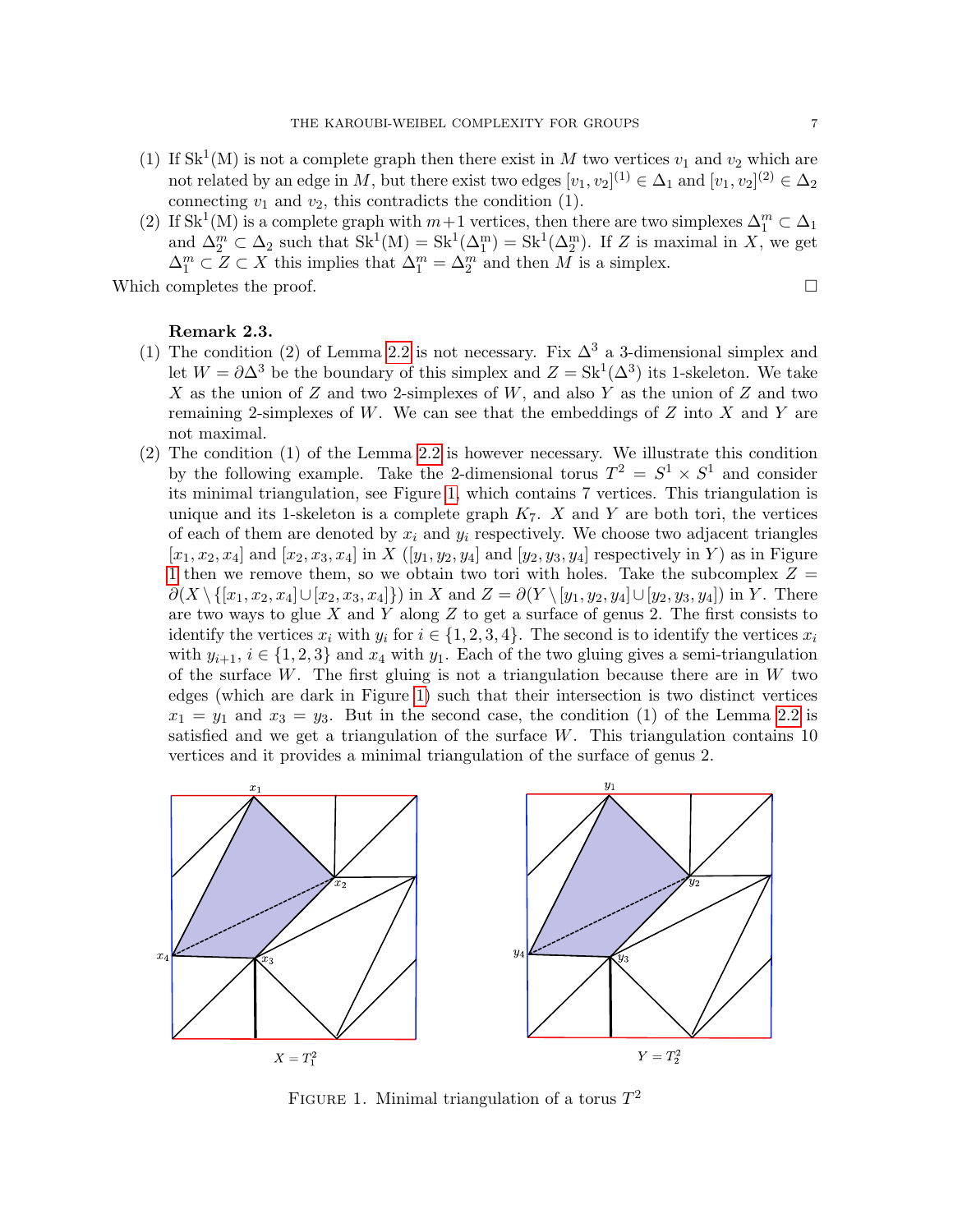<span id="page-7-1"></span><span id="page-7-0"></span>**Proposition 2.4.** Let  $G_i$ ,  $i = \{1, 2\}$  be two finitely generated groups. Then

- (1) KW $(G_1 \times G_2) \leq KW(G_1) \times KW(G_2),$
- (2) KW $(G_1 * G_2) \leq KW(G_1) + KW(G_2) 3 + a$ , where  $a = 0$  if  $G_1$  and  $G_2$  are both non-free and  $a = 1$  otherwise.
- (3) If  $H < G$  is a subgroup of index k then  $KW(H) \leq k$  KW(G).
- (4) If KW(G) = n then the Betti numbers of G satisfy  $b_k(G) \leq C_{k+1}^{n-1}$ ,  $k = 1, 2$ .

Proof of Proposition [2.4.](#page-7-0) The first inequality is analogous to the ct-complexity of a product of simplicial complexes given in [\[16,](#page-23-0) Remark 7.4].

To prove the second inequality (2), let us consider two simplicial complexes  $X_1$  and  $X_2$ satisfying  $\pi_1(X_i) = G_i$  and  $KW(G_i) = ct(X_i)$  for  $i \in \{1, 2\}$ . We distinguish three cases :

• If  $G_1$  and  $G_2$  are both non-free groups then  $G_1 * G_2$  is a fundamental group of the simplicial complex  $X_1 \underset{\Delta^2}{\cup} X_2$  obtained by the gluing of  $X_1$  and  $X_2$  along a 2-simplex  $\Delta^2 \subset X_i$ ,  $i = \{1, 2\}$  so

$$
KW(G_1 * G_2) \leq KW(G_1) + KW(G_2) - 3,
$$

• If  $G_1$  or  $G_2$  is free group or both of them then  $G_1 * G_2$  is a fundamental group of the simplicial complex  $X_1 \underset{Z}{\cup} X_2$  obtained by the gluing of  $X_1$  and  $X_2$  along an edge  $Z \subset X_i$ ,  $i = \{1, 2\}$  so

$$
KW(G_1 * G_2) \leq KW(G_1) + KW(G_2) - 2.
$$

The third inequality is immediate.

If X is a 2-complex such that  $\pi_1(X) = G$  one has  $b_1(X) = b_1(G)$  and  $b_2(X) \geq b_2(G)$ . So the last property is direct from Theorem 3.3 of [\[16\]](#page-23-0).

$$
\Box
$$

Remark 2.5. It seems that inequality (1) of Proposition [2.4](#page-7-0) is never exact if the two groups are not trivial. A simple example is  $G_1 = G_2 = \mathbb{Z}$ . In this case  $KW(G_1) = KW(G_2) = 3$  but  $KW(G_1\times G_2)=7.$  On the other hand the inequality (2) is optimal as shows the example of  $G_1 = \mathbb{F}_n$  where  $n = \frac{(k-1)(k-2)}{2}$  with k an integer, and  $G_2 = \mathbb{Z}$ . Here KW $(G_1) = k$ , KW $(G_2) = 3$ and  $KW(G_1 * G_2) = KW(\mathbb{F}_{n+1}) = k+1.$ 

However, some examples show that the behavior of  $KW(G_1 * G_2)$  can be quite irregular according to the complexity of the factors.

The third inequality seems to be far from optimal. A good constant in (3) remains unknown.

### 3. The KW-complexity of certain groups

In this part we study the KW-complexity of certain finitely presented groups, namely Artin and Coxeter groups, Abelian, in particular cyclic groups. For Artin and Coxeter groups, we follow the same notations as in [\[7\]](#page-23-16).

Let  $E = \{a_i\}_{i=1}^n$  be a finite set of elements and  $F_E$  a free group generated by this set. Denote  $\overline{\mathbb{N}} = \mathbb{N} \cup \{\infty\}$  and taking  $a_i$ ,  $a_j$  two distinct elements of E. For all  $m_{ij} \in \overline{\mathbb{N}}$ ,  $\langle a_i a_j \rangle^{m_{ij}} =$  $a_i a_j a_i \dots$  denotes an alternating product of  $a_i$  and  $a_j$  of length  $m_{ij}$ , such that

- if  $m_{ij} = 2k_{ij}, k_{ij} \in \mathbb{N}$  so  $\langle a_i a_j \rangle^{m_{ij}} = (a_i a_j)^{k_{ij}},$
- and if  $m_{ij} = 2k_{ij} + 1$  so  $\langle a_i a_j \rangle^{m_{ij}} = (a_i a_j)^{k_{ij}} a_i$ ,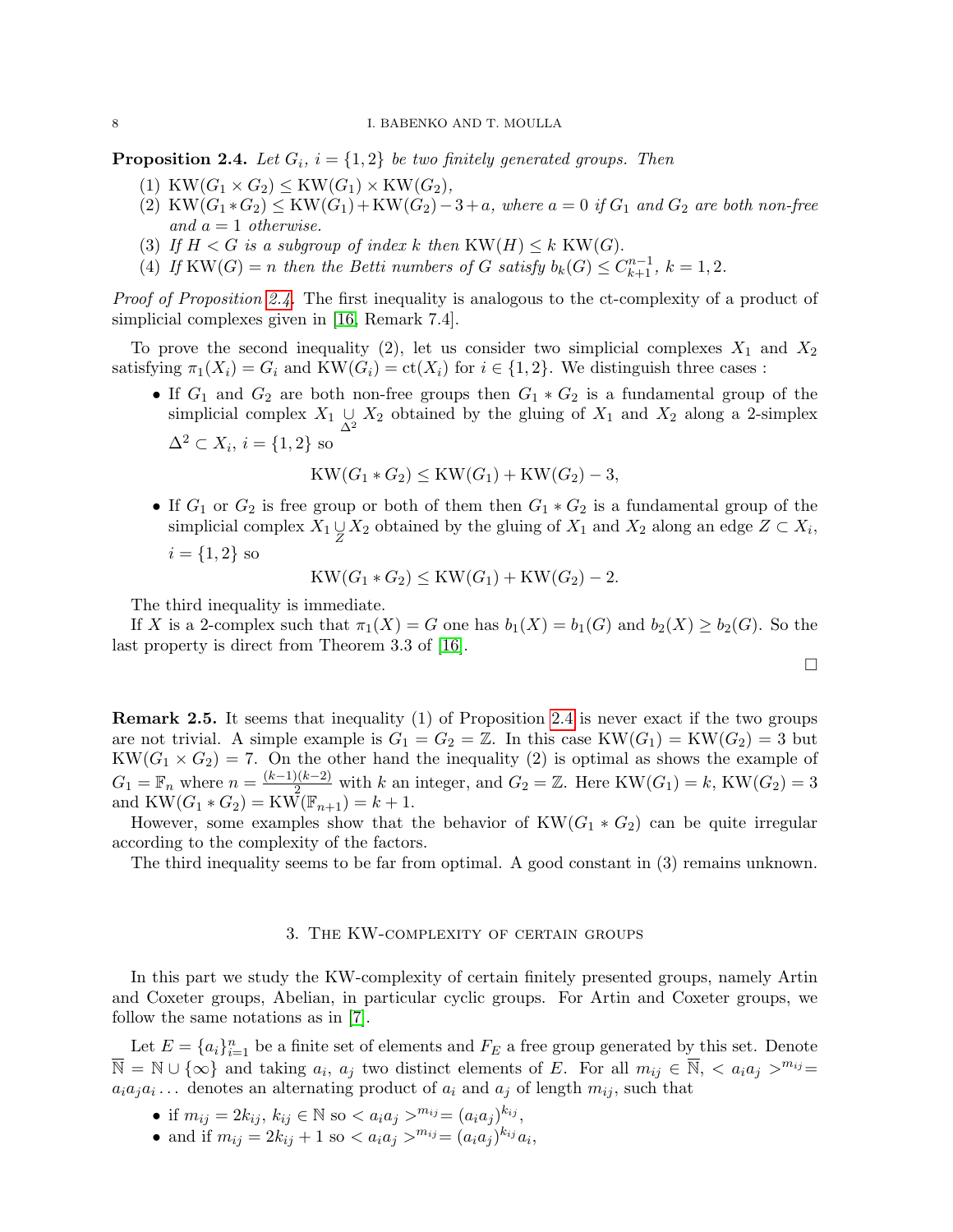Let us note by  $M = (m_{ij})$  a symmetric  $(n \times n)$ -matrix called Coxeter Matrix of elements  $m_{ii} = m_{ij} \in \overline{\mathbb{N}}$  such that  $m_{ii} = 1$  and if  $i \neq j$   $m_{ij} \geq 2$ .

## Definition 3.1. Artin Groups

An Artin group generated by the set  $E$  is a group with a presentation of the following form:

<span id="page-8-1"></span>
$$
G_A(M) = \langle a_1, ..., a_n | < a_i a_j >^{m_{ij}} = < a_j a_i >^{m_{ji}}, \ i \neq j \ \text{and} \ i, j \in \{1, ..., n\} \rangle,\tag{3.1}
$$

Here there is no relation between  $a_i$  and  $a_j$  if  $m_{ij} = \infty$ . According to the integers  $m_{ij}$ ,  $i \neq j$ , there are three common types of Artin groups

- (1) Right-angled Artin groups : all elements of M,  $m_{ij}$  are equal to 2 or  $\infty$ ,
- (2) Artin group of *large type* when  $m_{ij} \geq 3$ ,
- (3) Artin group of *extra-large type* when  $m_{ij} \geq 4$ .

# Definition 3.2. Coxeter Groups

We call Coxeter group generated by the set  $E$ , a group with a presentation of the form :

$$
G_C(M) = \langle a_1, ..., a_n | a_i^2 = e, \langle a_j a_i \rangle^{m_{ji}} = \langle a_j a_i \rangle^{m_{ji}}, \ i \neq j \text{ and } i, j \in \{1, ..., n\} \rangle.
$$

As above,

- (1) If  $m_{ij} = \{2, \infty\}, G_C(M)$  are called a right-angled Coxeter groups,
- (2) If  $m_{ij} \geq 3$  for all  $i \neq j$ ,  $i, j \in \{1, ..., n\}$  then  $G_C(M)$  is a Coxeter group of large type,
- (3) If  $m_{ij} \geq 4$  for all  $i \neq j$ ,  $i, j \in \{1, ..., n\}$  then  $G_C(M)$  is a Coxeter group of extra-large type.

The chapter is devoted to systematical study the KW-complexity of this two types of groups.

**Example 3.3.** The simplest example of a Coxeter group is the group of one generator  $\mathbb{Z}_2$ . Its classifying space is the infinite real projective space  $\mathbb{R}P^{\infty}$  and its 2-skeleton is the real projective plane  $\mathbb{R}P^2$ . The minimal triangulation of  $\mathbb{R}P^2$ , given in Figure [2,](#page-8-0) contains 6 vertices. This number corresponds to the KW-complexity of the group  $\mathbb{Z}_2$  *i.e.* KW( $\mathbb{Z}_2$ ) = 6.



<span id="page-8-0"></span>FIGURE 2. Minimal Triangulation of  $\mathbb{R}P^2$ 

Let M contains 2m finite entries and let us consider a right-angled Artin group  $G_A(M)$ , so  $G_A(M)$  has n generators and m relations. The following result gives an estimate of the KW-complexity of the right-angled Artin groups.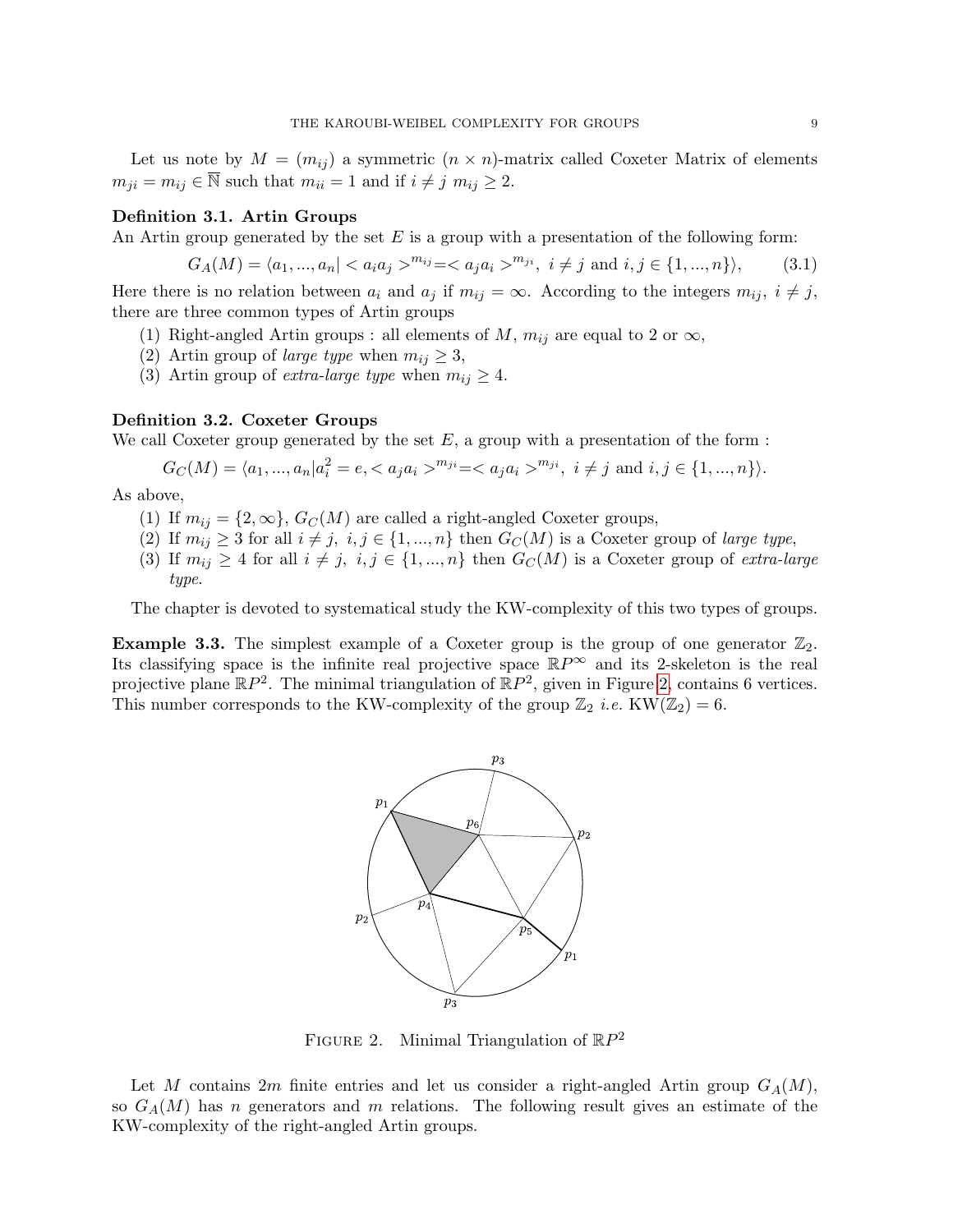<span id="page-9-2"></span><span id="page-9-0"></span>**Theorem 3.4.** Let  $G_A(M)$  be a right-angled Artin group with n generators and m relations. Then :

$$
k_A(n,m) \leq KW(G_A(M)) \leq 2(n+m) + 1,
$$

where  $k_A(n,m)$  is the function of two variables, defined as follows:

$$
k_A(n,m)=\begin{cases}\frac{\sqrt{8n+1}+3}{2}&\text{if}\qquad m\leq\frac{n}{6}(\sqrt{8n+1}-3),\\ \sqrt[3]{6m+2}&\text{otherwise}.\end{cases}
$$

Proof of Theorem [3.4.](#page-9-0) Let us start with the upper bound. For right-angled Artin group, the relations in  $(3.1)$  are the commutativity relations, so the 2-complex  $K(n, m)$  obtained by the presentation of  $G_A(M)$  is naturally a subcomplex of the 2-skeleton of a *n*-dimensional torus,  $T^n$ .

Consider the canonical cellular decomposition of torus  $T<sup>n</sup>$  that given by the product of n circles. Then

<span id="page-9-1"></span>
$$
K(n,m) = \left(\bigvee_{i=1}^{n} S_i^1\right) \bigcup \left(\bigcup_{\substack{i < j \\ m_{ij} < \infty}} T_{\{ij\}}^2\right) \subset \text{Sk}^2(\mathbf{T}^n),\tag{3.2}
$$

where the circles  $S_i^1$  of the wedge sum correspond to the generators  $a_i$  of  $G_A(M)$ . Each 2dimensional torus  $T_{\{ij\}}^2$  corresponds to the commutativity relation  $a_i a_j = a_j a_i$  of [\(3.1\)](#page-8-1). We can see that this complex coincides with the 2-skeleton of the classifying space of  $G_A(M)$ , see for example [\[9\]](#page-23-17).

Now we give the triangulation of  $K(n, m)$  as follows, on each circle of [\(3.2\)](#page-9-1) we consider the triangulation of the complete graph  $K_3$  such that one vertex of this graph coincides with the base vertex of the wedge sum. For each 2-cell  $T_{\{ij\}}^2$ , we take a minimal triangulation of the torus  $T^2$  given in Figure [1.](#page-6-0) The three vertical edges of the square coincide with those of the circle  $S_i^1$ , and the horizontal edges correspond to those of the circle  $S_j^1$ .

To prove that the pseudo-triangulation given above is a triangulation, we proceed by induction.

If  $m = 0$  so  $K(n, 0) = \left(\begin{array}{c} n \\ \nabla \end{array}\right)$  $i=1$  $S_i^1$ ) and the conclusion is obvious. Assume that by adding  $m$ tori one obtains the complex [\(3.2\)](#page-9-1) whose triangulation is supposed to be convenient. We now add another torus  $T_{\{kl\}}^2$ :

$$
K(n, m+1) = K(n, m) \bigcup_{Z} T_{\{kl\}}^2,
$$
\n(3.3)

where Z is the 1-dimensional subcomplex belonging to both  $K(n, m)$  and  $T_{\{kl\}}^2$ .

To verify that  $K(n, m + 1)$  is a simplicial complex, we check the conditions of Lemma [2.2.](#page-5-0) From the geometry of cellular decomposition of  $K(n, m)$  we have three possibilities for Z. The first one is  $Z = K_3 \vee K_3$ . Thus this subcomplex corresponds to the wedge sum  $S_k^1 \vee S_l^1 \subset T_{\{kl\}}^2$ . The circles are not contractible so the embedding of  $Z \hookrightarrow T_{\{kl\}}^2$  is maximal. To satisfy the condition (1) of the same Lemma, note that from the triangulation of  $T_{\{kl\}}^2$ , two vertices of Z are connected by one edge and which does not belong to Z if these vertices are different from the base point p and each of them belongs to the circles  $S_k^1$  and  $S_l^1$ . In this case, these vertices do not belong to the same torus  $T_{\{ij\}}^2 \subset K(n,m)$  then they are not connected by an edge in  $K(n, m)$ . The second and third possibilities are respectively  $Z = K_3$  and  $Z = \{pt\}$ . In these two cases Lemma [2.2](#page-5-0) applies obviously.

To complete the first part of the proof, we calculate the number of vertices obtained from the triangulation of  $K(n, m)$ . The wedge sum in [\(3.2\)](#page-9-1) gives  $2n + 1$  vertices. Each torus  $T_{\{ij\}}^2$  of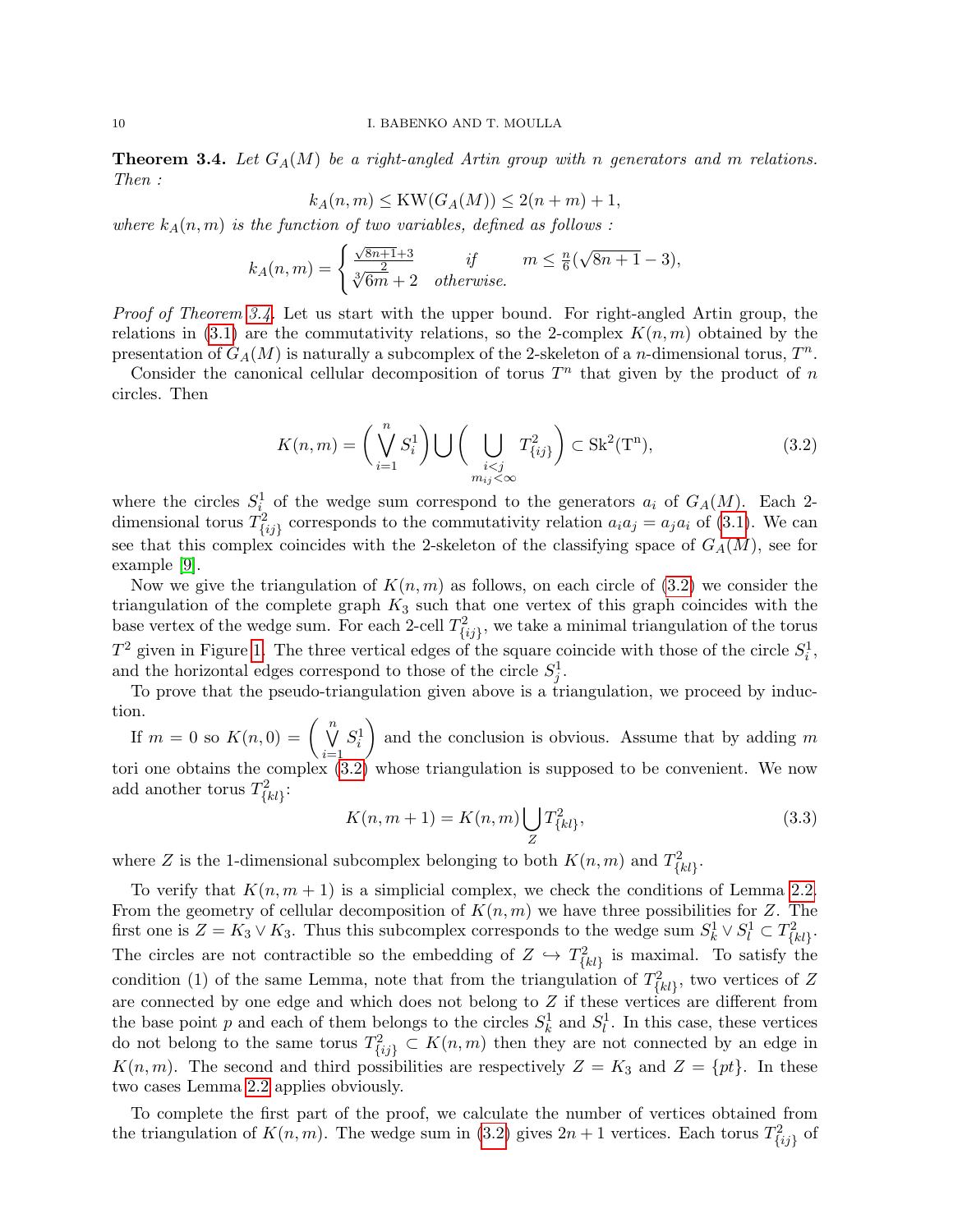<span id="page-10-4"></span>[\(3.2\)](#page-9-1) contains in addition 2 vertices which belong to  $T_{\{ij\}}^2 \setminus \{S_i^2 \vee S_j^2\}$ . Then the triangulation of  $K(n, m)$  contains  $2n + 2m + 1$  vertices.

For the lower bound, let us take  $k = KW(G_A(M))$  so the number n of generators and the number m of relations of  $G_A(M)$  satisfy :

<span id="page-10-0"></span>
$$
n \le \frac{(k-1)(k-2)}{2},\tag{3.4}
$$

and

<span id="page-10-1"></span>
$$
m \le \frac{(k-1)(k-2)(k-3)}{6}.\tag{3.5}
$$

Consider the positive part of Euclidean plan  $(x, y) \in \mathbb{R}^2_+$  and define a parametric curve

$$
\left(x = \frac{(t-1)(t-2)}{2} \; ; \; y = \frac{(t-1)(t-2)(t-3)}{6} \right), \; t \ge 3,
$$

whose cartesian equation is  $y = \frac{x}{6}$  $\frac{x}{6}(\sqrt{8x+1}-3)$ . This curve divides the first quadrant of the plane into two parts. The lower part  $\{m \leq \frac{n}{6}\}$  $\left(\sqrt{8n+1}-3\right)$  and the upper part  $\left\{m\geq \frac{n}{6}\right\}$  $\frac{n}{6} \left( \sqrt{8n+1} - 3 \right)$ 

If  $(n, m)$  is in the lower part then the right-hand side of  $(3.4)$  is higher than the one in  $(3.5)$ , hence  $k \geq \frac{\sqrt{8n+1}+3}{2}$  $\frac{+1+3}{2}$ . In the opposite case, *i.e.*,  $(n, m)$  is in the upper part of the quadrant, the inequality [\(3.4\)](#page-10-0) becomes more powerful than inequality [\(3.5\)](#page-10-1). This implies that  $k \ge t_*(m)$ <br>where  $t_*(m)$  is the real next of the equation  $(t-1)(t-2)(t-3)$ , for Therefore  $k > \frac{3\sqrt{2m}}{2} + 2$ . where  $t_*(m)$  is the real root of the equation  $(t-1)(t-2)(t-3) = 6m$ . Therefore  $k \geq \sqrt[3]{6m+2}$ , hence the result.

For Artin groups, the number of relations is bounded by  $\frac{n(n-1)}{2}$  where n is the number of generators. When  $m = \frac{n(n-1)}{2}$  $\frac{2^{L-1}}{2}$ , the right-angled Artin group corresponds to the free abelian group of rank n. From Theorem [3.4](#page-9-0) we obtain :

<span id="page-10-2"></span>**Corollary 3.5.** The KW-complexity of free abelian group  $A_n$  of rank n satisfies :

$$
\lceil (3n(n-1))^{\frac{1}{3}} \rceil + 2 \leq KW(\mathcal{A}_n) \leq n^2 + n + 1.
$$

**Example 3.6.** For the abelian group  $A_2$  of rank 2, the Corollary [3.5](#page-10-2) implies

$$
4 \leq KW(\mathcal{A}_2) \leq 7,
$$

On the other hand this group is a fundamental group of torus  $T^2$  and we know from [\[6\]](#page-23-8) that the exact value of its KW-complexity is equal to 7.

If the rank is equal to 3, from the same corollary [3.5](#page-10-2) we get  $5 \leq KW(\mathcal{A}_3) \leq 13$ . The exact value of its KW-complexity is not yet known.

<span id="page-10-3"></span>**Theorem 3.7.** Let  $G_C(M)$  be a right-angled Coxeter group with n generators and m commutation relations. Then

$$
k_C(n, m) \leq \text{KW}(G_C(M)) \leq 5n + 2m + 1,
$$

where  $k_C(n,m)$  is a function of two variables defined in the following form :

$$
k_C(n,m) = \begin{cases} \frac{\sqrt{8n+1}+3}{2} & \text{if } m \leq \frac{n}{6} (\sqrt{8n+1} - 3), \\ \sqrt[3]{6(m+n)} + 2 & \text{otherwise.} \end{cases}
$$

 $\Box$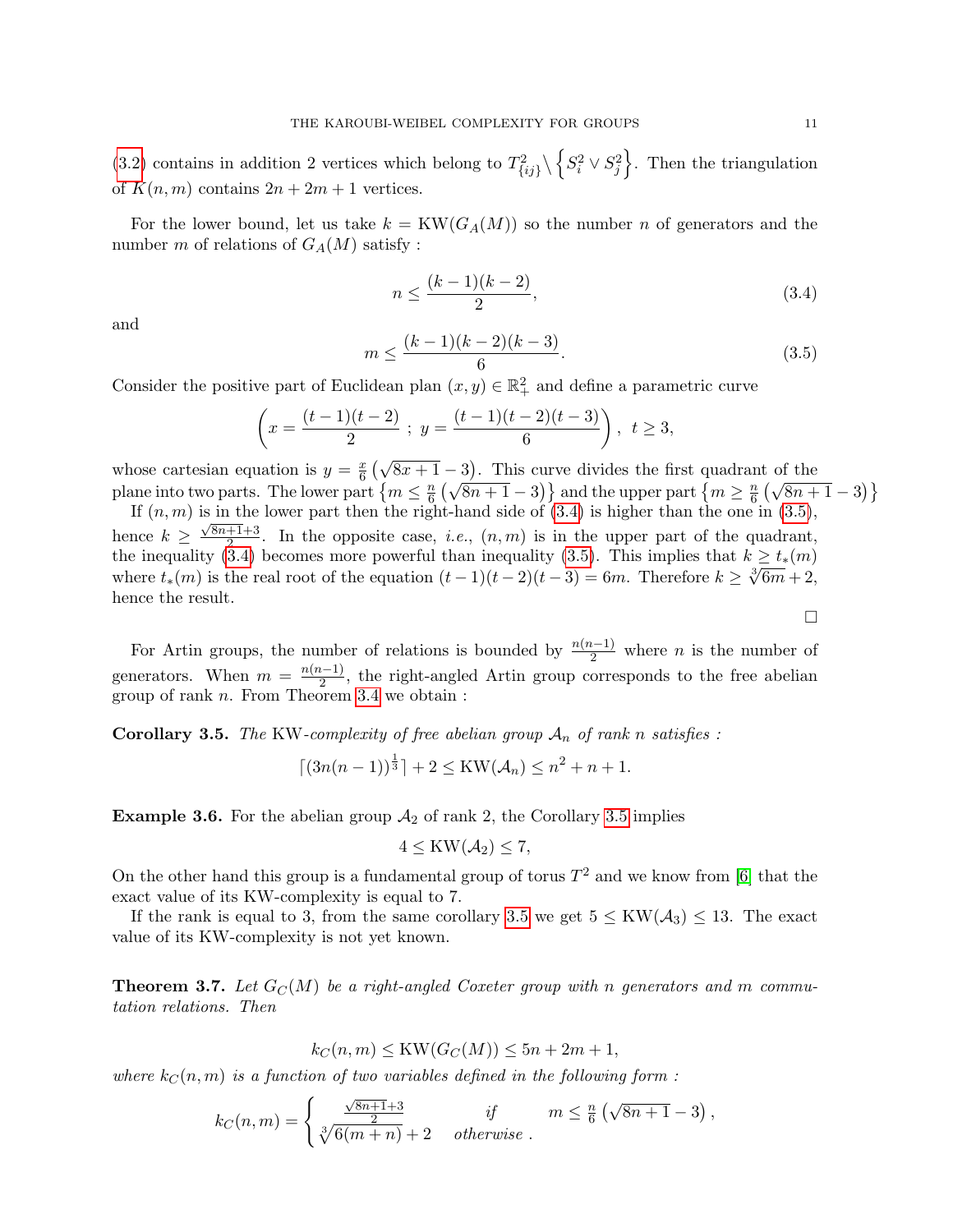*Proof of Theorem [3.7.](#page-10-3)* We apply the same reasoning as above. The relations  $a_i^2 = e, i \in \{1, ..., n\}$ of  $G<sub>C</sub>(M)$  correspond in the classifying space of the group to the infinite real projective spaces  $\mathbb{R}P^{\infty}$ . We define the 2-complex  $P(n,m)$  such that  $\pi_1(P(n,m)) = G_C(M)$  by its cellular decomposition such that :

<span id="page-11-0"></span>
$$
P(n,m) = \left(\bigvee_{i=1}^{n} \mathbb{R}P_{i}^{2}\right) \bigcup \left(\bigcup_{\substack{i (3.6)
$$

We can see that this decomposition is the corresponding decomposition of the 2-skeleton of the classifying space of  $G<sub>C</sub>(M)$ . To triangulate properly this cellular complex [\(3.6\)](#page-11-0), we shall use the minimal triangulation of the torus  $T^2$  and of the real projective plane  $\mathbb{R}P^2$ , see respectively Figures [1](#page-6-0) and [2.](#page-8-0) For the real projective planes the vertex  $p_1(i)$  is associated to the base vertex of wedge sum [\(3.6\)](#page-11-0). The generators  $a_i$  for all  $i \in \{1, ..., n\}$  correspond to the concatenation of three edges  $[p_1(i), p_4(i)], [p_4(i), p_5(i)], [p_5(i), p_1(i)]$  of this triangulation.

Assume that the 2-cells of  $P(n, m)$  are triangulated. By applying Lemma [2.2](#page-5-0) in the same way as in the proof of Theorem [3.4\)](#page-9-0). We see that the triangulations of all 2-cells of  $P(n, m)$  are coherent and so we obtain a global triangulation of  $P(n, m)$ . Now we calculate the number of vertices derived from this triangulation. Then

$$
s_0\left(\text{Sk}^2\left(BG_C(M)\right)\right) \le 2(n+m) + 1 + 3n = 5n + 2m + 1,
$$

where  $BG_{\mathcal{C}}(M)$  is the classifying space of  $G_{\mathcal{C}}(M)$ . This implies

$$
KW(G_C(M))\leq 5n+2m+1.
$$

For the lower bound, we proceed as in the previous proof of theorem [3.4,](#page-9-0) the difference is that in this case the number of relations is  $r = m + n$ , and this ends the proof.

If all generators of  $G_C(M)$  commute two-by-two so  $m = \frac{n(n+1)}{2}$  $\frac{1}{2}$  and the corresponding group is the direct sum of m cyclic groups  $\mathbb{Z}_2$ ,

 $\Box$ 

$$
G_C(M) = \bigoplus_{i=1}^n (\mathbb{Z}_2)_i.
$$

Then we have,

Corollary 3.8. 
$$
\frac{4}{3}n^{\frac{2}{3}} + 1 \leq \text{KW}\left(\bigoplus_{i=1}^{n} (\mathbb{Z}_2)_i\right) \leq n^2 + 4n + 1.
$$

### 3.1. Artin/Coxeter groups of large and extra-large type.

Throughout this section, we focus on the study of Artin/Coxeter groups of large type. The construction used below is universal and it can be applied to all types of Artin/Coxeter groups. It becomes really interesting if groups are of the uniformly extra-large type. The last means that  $m_{ij} \gg 1$  for all  $i \neq j$ .

We begin by the following Proposition,

<span id="page-11-1"></span>**Proposition 3.9.** Let G be a finitely presented group with n generators and one relation

$$
G = \langle a_1, a_2, ..., a_n | w^m = v^m \rangle
$$

where  $w = a_{t_1}^{\varepsilon_1} a_{t_2}^{\varepsilon_2} ... a_{t_l}^{\varepsilon_l}$  $\epsilon_l \atop t_l$  and  $v = a_{t_1'}^{\varepsilon_1'} a_{t_2'}^{\varepsilon_2'} ... a_{t_{l'}'}^{\varepsilon'_{l'}}$  $\begin{aligned} \epsilon_{l'}^{i'} \quad & \text{are two cyclically reduced words such that } \epsilon_i, \epsilon_j' \in \end{aligned}$  $\{-1,+1\}, t_i, t'_j \in \{1,...,n\}$  for all  $i \in \{1,...,l\}$  and  $j \in \{1,...,l'\}$ , where l and l' are the lengths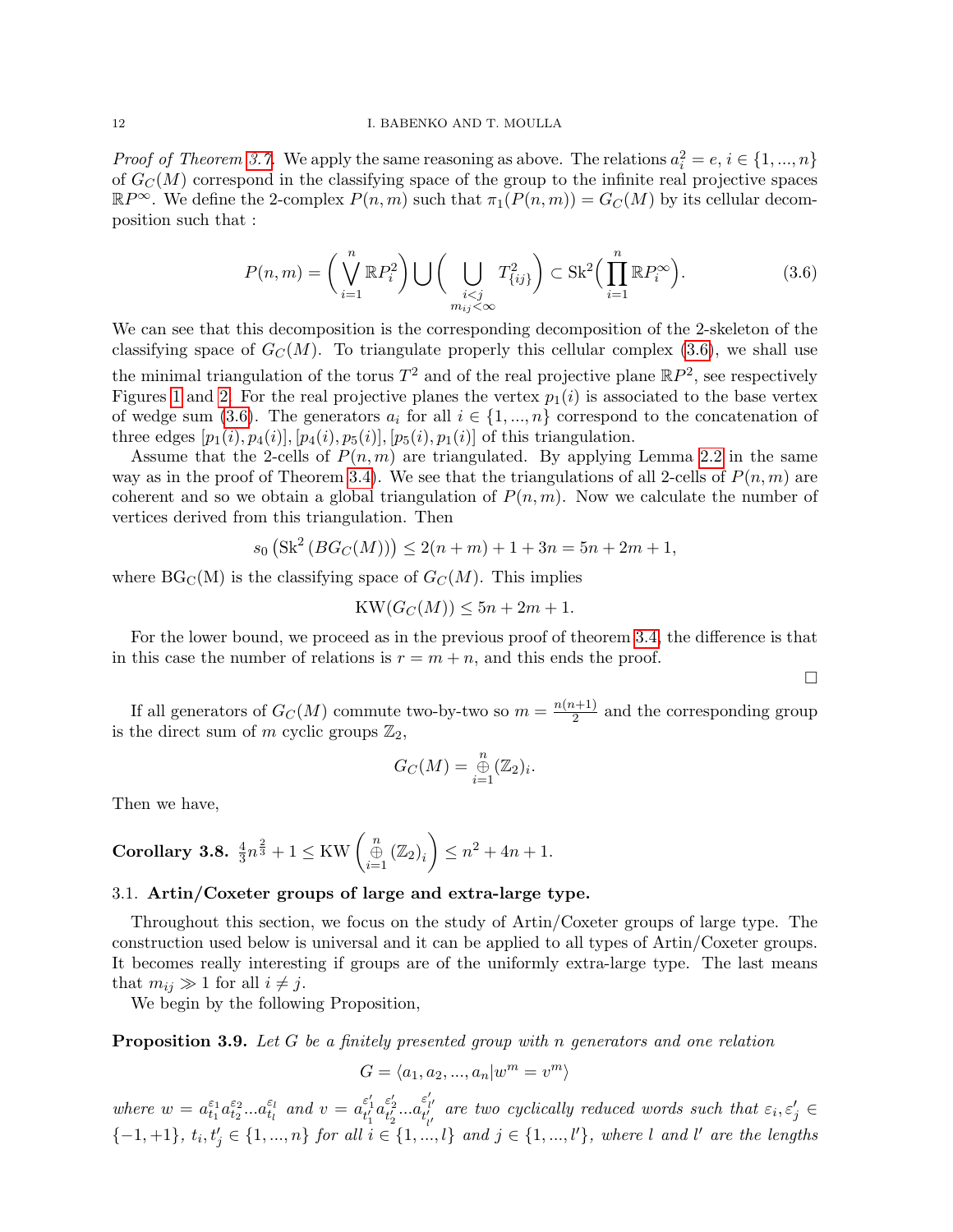<span id="page-12-2"></span>of w and v respectively. Then there exists a 2-simplicial complex K, such that  $\pi_1(K) = G$  and

$$
s_0(K) \le 8 \log_2 m + 2n + \frac{3}{2}(l + l') + 5.
$$

Proof of Proposition [3.9.](#page-11-1) To construct such a complex, we apply the same telescopic process as that of the proof of Lemma 4.1 in [\[3\]](#page-23-1).

We start by defining two simplicial complexes  $K_v$  and  $K_w$ . Let  $S = \bigvee^n$  $i=1$  $S_i^1$  be a wedge sum of *n* circles. Each circle  $S_i^1$  is associated to a generator  $a_i, i \in \{1, ..., n\}$ . We triangulate S, by taking each circle as a concatenation of three edges and denote by p the base vertex.

Take  $P_l$  et  $P_{l'}$  two triangulated disks as follows, the boundaries of  $P_l$  and  $P_{l'}$  are triangulated into  $3l$  and  $3l'$  edges, respectively. The inside of each of the two disks is decomposed into sections, each of them containing 4 or 5 2-simplexes placed in an alternate manner (see Figures [3](#page-12-0) and [4\)](#page-12-1). The central section of  $P_l$  contains l or  $l + 1$  2-simplexes, and that of  $P_{l'}$  contains l' or  $l' + 1$ 2-simplexes depending on the parity of l and l', respectively. In total, we get  $l + 1$  sections for  $P_l$  and  $l' + 1$  for  $P_{l'}$ .



Figure 3. Triangulation of the disk  $P_l$  for even  $l$   $(l = 4)$ .

<span id="page-12-0"></span>

<span id="page-12-1"></span>FIGURE 4. Triangulation of the disk  $P_l$  for odd  $l$   $(l = 5)$ .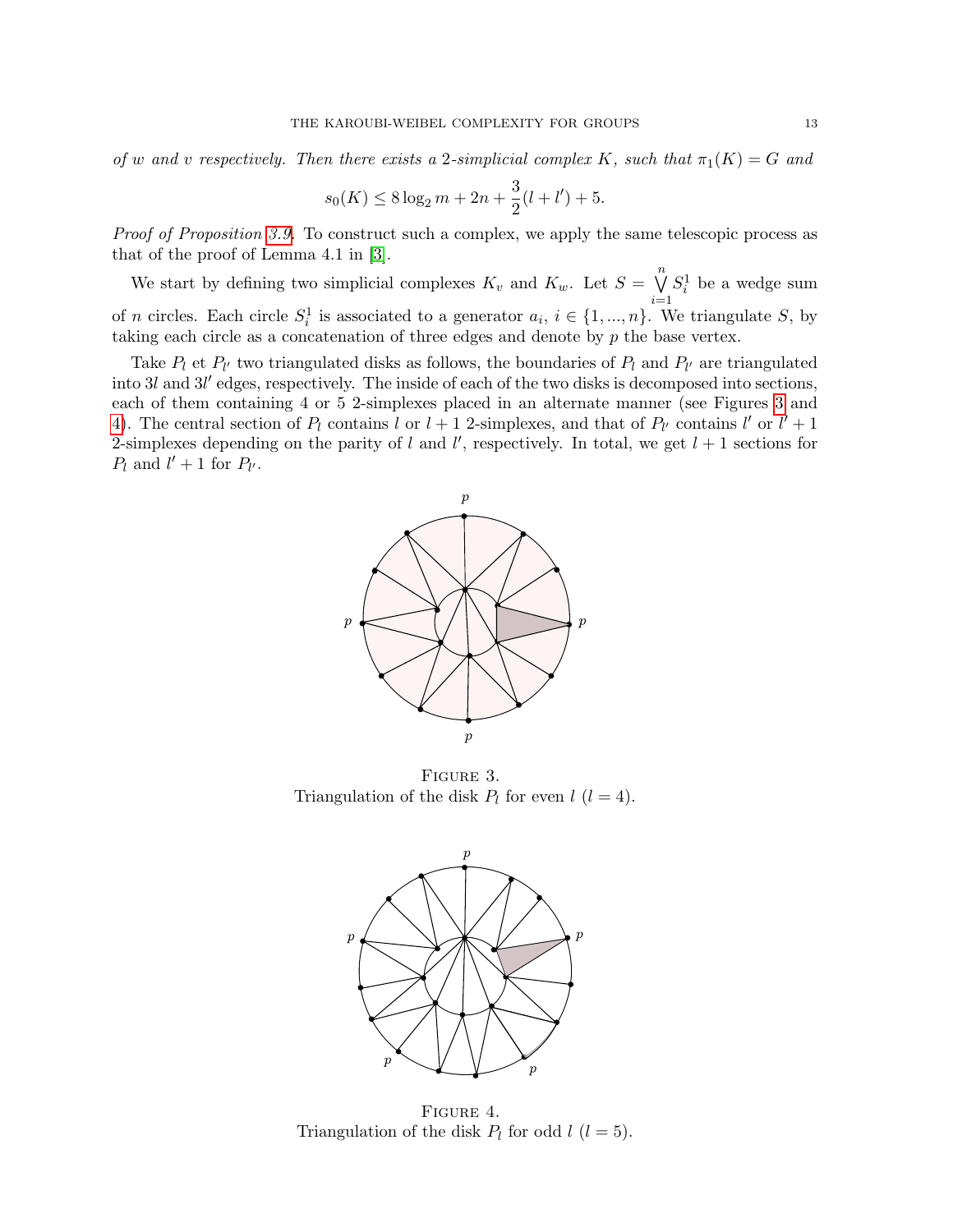<span id="page-13-1"></span>The complexes  $P_w$  and  $P_v$  are obtained by the gluing of  $P_l$  and  $P_{l'}$  with S along the words w and  $v$ , respectively. It is easy to verify that these complexes provide two triangulations.

Fix two 2-simplices  $\Delta_p^2$  and  $\Delta_p^{'2}$  of  $P_w$  and  $P_v$ , respectively. Each of them contains the vertex p, e.g., the dark triangles of Figures [3](#page-12-0) and [4,](#page-12-1) and remove them. We get two new complexes  $P'_w$ and  $P'_v$  whose fundamental groups are free groups of rank n, and homotopy classes of curves  $\partial \Delta_p^2$  and  $\partial \Delta_p^{'2}$  correspond to the words w and v respectively.

Now, starting with  $\partial \Delta_p^2$  and  $\partial \Delta_p^{'2}$ , we construct two Möbius telescopes  $\mathcal{J}_k$  and  $\mathcal{L}_k$  of length k. We are going to use the construction of the proof of Lemma 4.1 in [\[3\]](#page-23-1).

Let  ${M_i}_{i \in \mathbb{N}}$  and  ${M'_i}_{i \in \mathbb{N}}$  be two sequences of Möbius bands, satisfying :

- (1)  $p_i$  is a point in  $\partial M_i$ , and  $p'_i$  is a point in  $\partial M'_i$ ,
- (2)  $\gamma_i$  is a simple loop based at  $p_i$ , such that  $\gamma_i \setminus \{p_i\}$  lies in the interior of  $M_i$  and  $\{\partial M_i\}$  =  $2\{\gamma_i\} \in \pi_1(M_i) = \langle [\gamma_i] \rangle$  (likewise for  $\gamma'_i$  in  $M'_i, i \in \{1, ..., k\}$ ).



<span id="page-13-0"></span>FIGURE 5. The triangulation of the Möbius band.

The triangulation of Möbius band given in Figure [5](#page-13-0) which is not minimal, is obtained from that of the projective plane, Figure [2,](#page-8-0) from which a 2-simplex e.g.  $\Delta(p_1, p_4, p_6)$  has been removed. The curve  $\gamma_i$  of left-hand side of Figure [5](#page-13-0) corresponds to the concatenation  $[p_1(i), p_3(i)]\cup[p_3(i), p_2(i)]\cup$  $[p_2(i), p_1(i)]$  in the triangulation. Also the border  $\partial M_i$  corresponds to the concatenation of three adges  $[p_1(i), p_4(i)] \cup [p_4(i), p_6(i)] \cup [p_6(i), p_1(i)]$  in the triangulation. The advantage of choosing this triangulation is that both curves,  $\gamma_i$  and  $\partial M_i$  pass through the vertex  $p_i = p_1(i)$  and they have the same simplicial length *i.e.* 3 edges.

One defines two similar telescopic towers  $\mathcal{J}_k$  and  $\mathcal{L}_k$  as follows,

$$
\begin{cases} \gamma_0 = \partial \Delta_p^2 \\ \mathcal{J}_1 = M_0 \\ \mathcal{J}_{k+1} = \mathcal{J}_k \underset{\varphi_k}{\cup} M_k \end{cases}
$$

and

$$
\left\{\begin{array}{l}\gamma'_0=\partial\Delta_p'^2\\\mathcal{L}_1=M'_0\\\mathcal{L}_{k+1}=\mathcal{L}_k\underset{\psi_k}{\cup}M'_k\end{array}\right.
$$

Where,  $\varphi_k$  and  $\psi_k$  are gluing PL-homeomorphisms, satisfying

- (1)  $\varphi_k(\gamma_k) = \partial M_{k-1}, \varphi_k(p_k) = p_{k-1}$ , we require that all vertices  $p_i$  are glued on the same vertex p, for all  $i \in \{1, ..., k\},\$
- (2)  $\psi_k(\gamma_k') = \partial M'_{k-1}, \ \psi_k(p'_k) = p'_{k-1},$  the same requirement for the vertices  $p'_i$ , they are all glued on the same vertex p.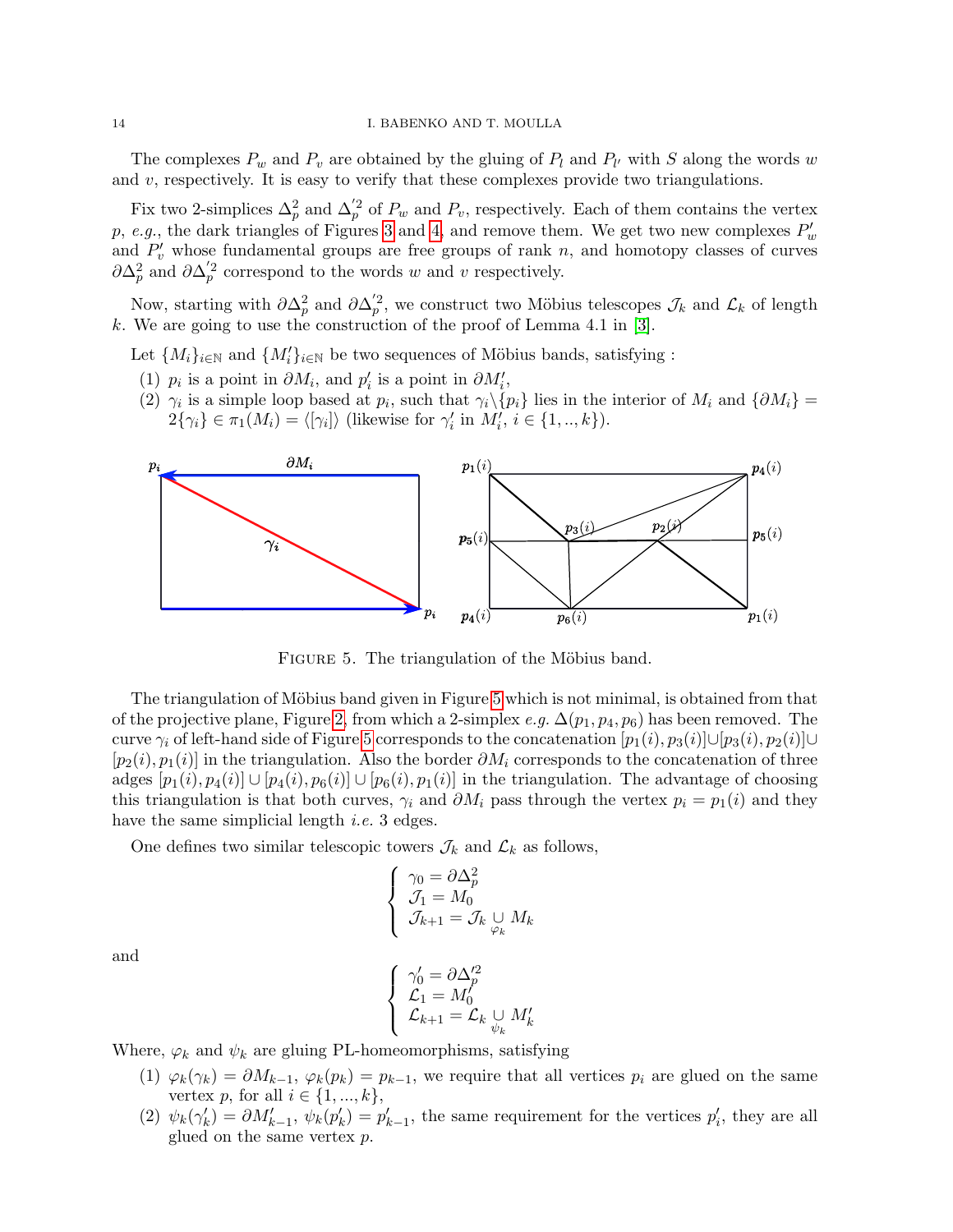<span id="page-14-0"></span>Every gluing homeomorphism will be chosen to be piecewise linear in the sequel.

Following the recursive construction the straightforward verification as in [\[3\]](#page-23-1) and Lemma [2.2](#page-5-0) ensure that both telescopes  $\mathcal{J}_k$  and  $\mathcal{L}_k$  are simplicial complexes.

Observe that

- $\mathcal{J}_1 \subset \mathcal{J}_2 \subset ... \subset \mathcal{J}_{k-1} \subset \mathcal{J}_k$
- $\gamma_0$  is a deformation retract of  $\mathcal{J}_k$  and thus  $\pi_1(\mathcal{J}_k) = \mathbb{Z}$ ,
- $\{\gamma_i\} = 2^i \{\gamma_0\}$  for  $i \in \{0, ..., k-1\}$ .

Also,

- $\mathcal{L}_1 \subset \mathcal{L}_2 \subset ... \subset \mathcal{L}_{k-1} \subset \mathcal{L}_k$
- $\gamma'_0$  is a deformation retract of  $\mathcal{L}_k$  and thus  $\pi_1(\mathcal{L}_k) = \mathbb{Z}$ ,
- $\{\gamma'_i\} = 2^i \{\gamma'_0\}$  for  $i \in \{0, ..., k-1\}$ .

Let k be the smallest integer such that:  $m < 2^{k+1}$ . The dyadic decomposition of m is written as:

$$
m = 2^{k_1} + 2^{k_2} + \dots + 2^{k_s},
$$

where  $(k_j)_{j\in\{0,\ldots,k-1\}}$  are integers, satisfying  $0 \le k_1 < k_2 < \ldots < k_s = k$  and  $s \le k+1$ .

Let  $\xi(m)$  and  $\xi'(m)$  be two closed curves, based on p such that

$$
\xi(m) = \gamma_{k_1} \star \gamma_{k_2} \star \ldots \star \gamma_{k_{s-1}} \star \partial M_{k-1} \in \mathcal{J}_k,
$$

and

$$
\xi'(m) = \gamma_{k_1}' \star \gamma_{k_2}' \star \ldots \star \gamma_{k_{s-1}}' \star \partial M'_{k-1} \in \mathcal{L}_k,
$$

we get  $\{\xi(m)\}=m\{\gamma_0\}$  and  $\{\xi'(m)\}=m\{\gamma'_0\}$ . The symbol  $\star$  means the concatenation of loops  $\gamma_{k_j}$  (and  $\gamma'_{k_j}$ ) based on p, for all  $j \in \{1, ...s - 1\}$ .

Thus we get two simplicial complexes :

$$
K_w = \left(P'_w \underset{\gamma_0}{\cup} \mathcal{J}_k\right) \underset{\xi(m) \sim \partial D_1^2}{\bigcup} D_1^2
$$

and

$$
K_v = \left(P'_v \underset{\gamma'_0}{\cup} \mathcal{L}_k\right) \underset{\xi'(m) \sim \partial D_2^2}{\bigcup} D_2^2.
$$

Now fix two 2-simplexes  $T_1 \subset D_1 \subset K_w$  and  $T_2 \subset D_2 \subset K_v$ . They both contain the vertex p (see the dark triangle of Figures [3\)](#page-12-0), and we remove them. Let  $K'_w$  and  $K'_v$  be two new obtained complexes. Note that the both complexes contain the initial bouquet of cercles:

$$
K'_w \leftrightarrow S \hookrightarrow K'_w,
$$

and let  $K' = K'_w \cup_{S} K'_v$ .

Remark that  $\tilde{S} \subset K'$  is a deformation retract of K'. The curve  $\partial T_1$  is homotopic to the element of  $\pi_1(S)$  given by the word  $w^m$  in generators  $\{a_i\}_{i=1}^n$ . In the same way the curve  $\partial T_2$  is homotopic to the element of  $\pi_1(S)$  given by the word  $v^m$  in the same system of generators.

Let  $\phi : \partial T_1 \longrightarrow \partial T_2$  be an usual PL-homeomorphisme preserving p. The complex

$$
K = K'/\phi,
$$

which consists in the identification of  $\partial T_i$ ,  $i = 1, 2$  by  $\phi$ , is naturally pseudo-simplicial. It is easy to see from construction that

$$
\pi_1(K) = \langle a_1, a_2, ..., a_n | w^m = v^m \rangle.
$$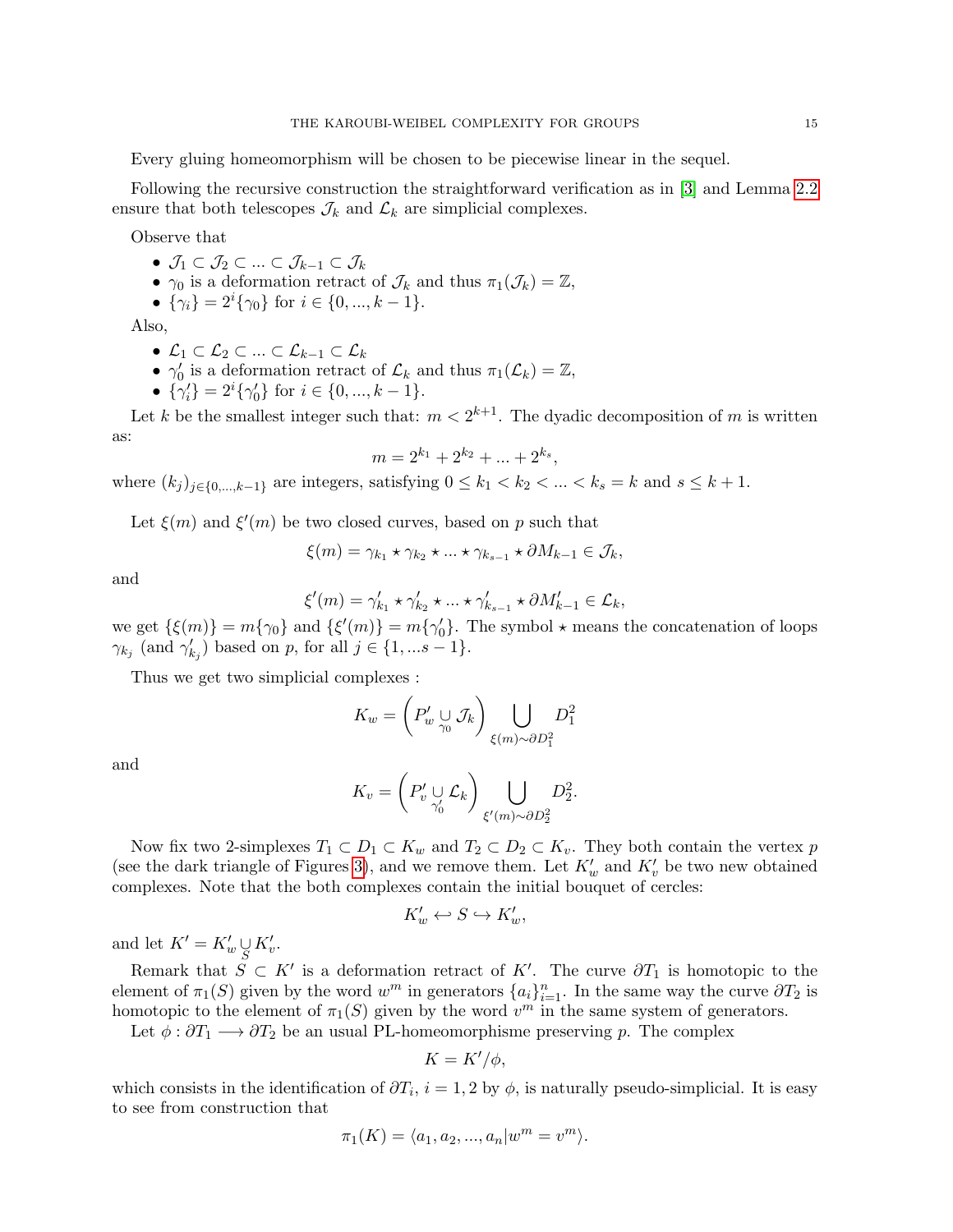Remark now that the pseudo-triangulation obtained on  $K$  is in fact a triangulation. Let  $\{u_i, v_i, p\}$  be the vertexes of  $T_i$ ,  $i = 1, 2$ . The shortest combinatorial way from  $u_1$  to  $u_2$  or  $v_2$  is  $[u_1, p] \cup [p, u_2]$ , respectively  $[u_1, p] \cup [p, v_2]$ , and it has the length 2, idem for  $v_1$ . It is easy to see from construction that any other combinatorial way joining  $u_1$  or  $v_1$  with  $u_2$  or  $v_2$  is at least of length 4. So the gluing by  $\phi$  does not degenerate the triangulation.

Let estimate the number of vertices of the constructed triangulation of  $K$ . We have

$$
s_0(K) = s_0(K'_w) + s_0(K'_v) - [s_0(\partial T_1) + 2n].
$$

We start with calculation of  $s_0(K'_w)$ .

The triangulation of the Möbius band given by the Figure [5,](#page-13-0) of generator curve

$$
\gamma_i=[p_1(i),p_3(i)]\cup [p_3(i),p_2(i)]\cup [p_2(i),p_1(i)],
$$

which is homotopically equivalent to  $[p_1(i), p_4(i)] \cup [p_4(i), p_5(i)] \cup [p_5(i), p_1(i)]$ , contains 6 vertices, of which one is the vertex  $p$ .

By construction of  $\mathcal{J}_k$ , the number of vertices that it contains is

$$
s_0(\mathcal{J}_k) = s_0(\gamma_0) + 3k,
$$

where k is the number of Möbius bands and  $s_0(\gamma_0) = 3$ , then in total we get  $s_0(\mathcal{J}_k) = 3k + 3$ .

The triangulation of the complex  $P'_w$  gives

$$
s_0(P'_w) = \begin{cases} 1 + 2t + l + \frac{l}{2} \text{ if } l \text{ is even,} \\ 1 + 2t + l + \frac{l+1}{2} \text{ otherwise.} \end{cases}
$$

We can write  $s_0(P'_w) \leq 1 + 2t + \frac{3l+1}{2}$  $\frac{+1}{2}$  for all l, where 1 corresponds to the vertex p,  $t \leq n$  is the number of generators that form the word  $w$ , so

$$
s_0(P_w') \le 1 + 2n + \frac{3l+1}{2}.
$$

The triangulation of the disk  $D_1^2$  is different from that of  $P_w$ , beause its boundary  $\partial D_1^2 \sim \xi(m)$ is composed of s sections, all different from each other. Each section contains 2 vertices and the base vertex p so  $s_0(\partial D_1^2) = 2s + 1$ , we obtain  $s_0(D_1^2) = 3s + 1$ .

Figure [6](#page-15-0) illustrates this triangulation for  $s = 6$ .



<span id="page-15-0"></span>FIGURE 6. Triangulation of disk  $D_1^2$  for  $s=6$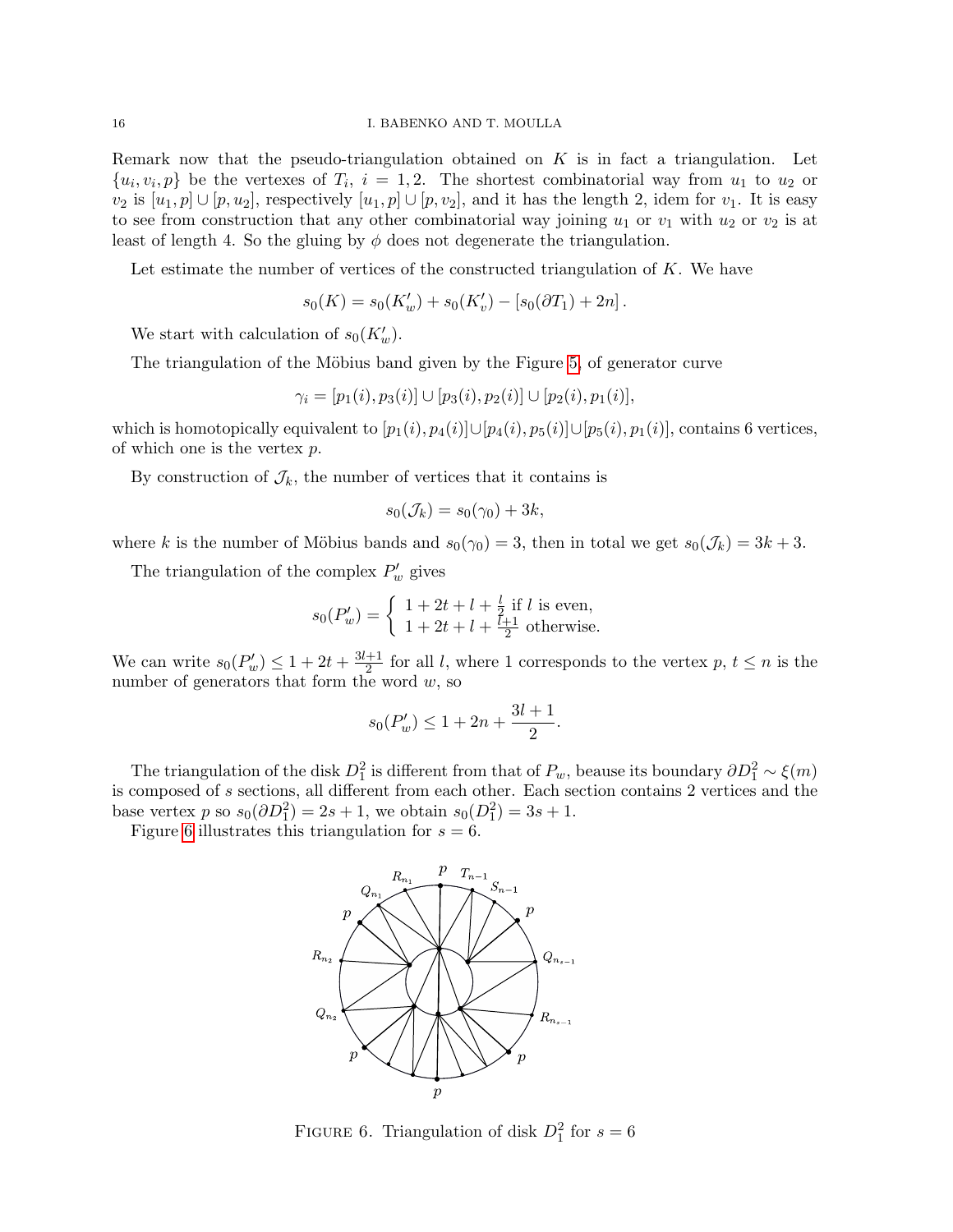Therefore,

$$
s_0(K'_w) = s_0(P'_w) + s_0(\mathcal{J}_k) - s_0(\gamma_0) + s_0(D_1^2) - s_0(\partial D_1^2)
$$
  
\n
$$
\leq \left(1 + 2n + \frac{3l+1}{2}\right) + (3k+3) - 3 + (3s+1) - (2s+1)
$$
  
\n
$$
\leq 4k + 2n + \frac{3l+1}{2} + 2 \text{ because } s \leq k+1
$$

So  $s_0(K'_w) \leq 4 \log_2 m + 2n + \frac{3}{2}$  $\frac{3}{2}l + \frac{5}{2}$ 2

We repeat the same calculations to estimate  $s_0(K'_v)$  and we obtain

$$
s_0(K'_v) \le 4\log_2 m + 2n + \frac{3}{2}l' + \frac{5}{2}
$$

We finally conclude that  $s_0(K)$  satisfies

$$
s_0(K) \le \left(4\log_2 m + 2n + \frac{3}{2}l + \frac{5}{2}\right) + \left(4\log_2 m + 2n + \frac{3}{2}l' + \frac{5}{2}\right) - (3 + 2n)
$$
  

$$
\le 8\log_2 m + 2n + \frac{3}{2}\left(l + l'\right) + 2
$$

This implies that  $KW(G) \leq 8 \log_2 m + 2n + \frac{3}{2}$  $\frac{3}{2}(l+l')+2$ 

**Remark 3.10.** If in addition, the word w satisfies  $a_{t_i} \neq a_{t_{i+1}}$  for  $i \in \{1, ..., l-1\}$ , then the triangulation of the disk  $P_l$  will have fewer vertices than the one given in Figures [3](#page-12-0) and [4,](#page-12-1) as shown in the following Figure for  $w = a_1 a_2 a_1^{-1} a_2$ , where  $a_1$  and  $a_2$  are the generators of the group.



FIGURE 7. An associated disk P to the word  $w = a_1 a_2 a_1^{-1} a_2$ 

<span id="page-16-0"></span>Corollary 3.11. Let G be a finitely presented group defined by

$$
G = \langle a_1, ..., a_n \mid w_1^{m_1} = v_1^{m_1}, ..., w_r^{m_r} = v_r^{m_r} \rangle ,
$$

 $\Box$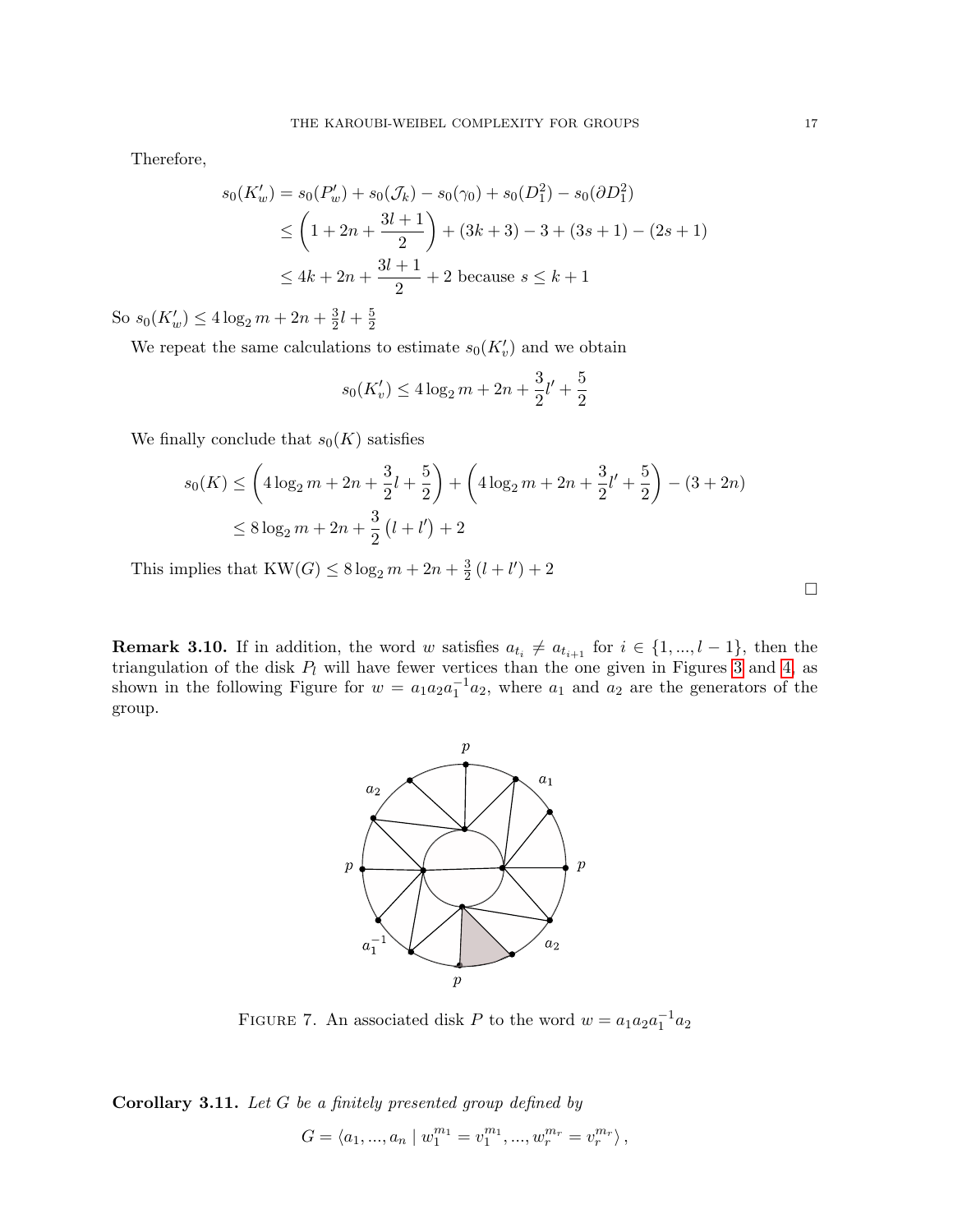where  $w_i$  and  $v_i$  are two reduced words (they satisfy the properties of Proposition [3.9\)](#page-11-1) of lengths  $l_i$  and  $l'_i$ , respectively,  $m_i$  are non-zero integers for all  $i \in \{1, ..., r\}$ . Then,

$$
KW(G) \leq \left[\sum_{i=1}^{r} \left(8 \log_2 m_i + \frac{3}{2}(l_i + l'_i)\right)\right] + 2n + r + 1.
$$

*Proof of Corollary 3.11.* As above, we construct r simplicial 2-complexes  $K_i$ ,  $i \in \{1, ..., r\}$ , such that each of them is associated to the relation  $w_i^{m_i} = v_i^{m_i}$ . The union of these simplicial 2-complexes induces a new simplicial 2-complex K such that  $K = \bigcup_{r=1}^{r}$  $i=1$  $K_i$  and  $\pi_1(K) = G$ . Therefore,

$$
s_0(K) \le \left[\sum_{i=1}^r s_0(K_i)\right] - [(r-1)(2n+1)],
$$

where  $2n + 1$  is the number of vertices which are on S. Then

$$
s_0(K) \le \left[ \sum_{i=1}^r \left( 8 \log_2 m_i + 2n + \frac{3}{2} (l_i + l'_i) + 2 \right) \right] - (2rn - 2n + r - 1)
$$
  

$$
\le \left[ \sum_{i=1}^r \left( 8 \log_2 m_i + \frac{3}{2} (l_i + l'_i) \right) \right] + 2n + r + 1,
$$

and this completes the proof.

Consider now an Artin group  $G_A(M)$  of large or extra-large size. Its relations are divided into two natural families :

$$
\mathcal{E} = \{m_{ij}|m_{ij} = 2k_{ij} < \infty; i < j\} \text{ and } \mathcal{O} = \{m_{ij}|m_{ij} = 2k_{ij} + 1 < \infty; i < j\}.
$$

We detote  $r = |\mathcal{E}| + |\mathcal{O}|$  the total number of relations and also  $\mu = \prod$  $m_{ij}$ ∈E  $m_{ij}$   $\prod$  $m_{ij}$ ∈O  $m_{ij}$ .

<span id="page-17-0"></span>**Corollary 3.12.** Let  $G_A(M)$  be an Artin group of large or extra-large size :

$$
G_A(M) = \langle a_1, ..., a_n | < a_i a_j >^{m_{ij}} = < a_j a_i >^{m_{ij}}, i \neq j \text{ et } i, j \in \{1, ..., n\}, \rangle.
$$

Then

$$
KW(G_A(M)) \leq 8\left(\sum_{m_{ij}\in \mathcal{E}}\log_2 m_{ij} + \sum_{m_{ij}\in \mathcal{O}}\log_2 (m_{ij}-1)\right) + 2n - r + 1.
$$

Note that this directly implies

$$
KW(G_A(M))\leq 8\log_2\mu+2n-r+1.
$$

*Proof of Corollary [3.12.](#page-17-0)* Let  $K_{ij}$  be a 2-simplicial complexe associated to the relations

$$
\langle a_i a_j \rangle^{m_{ij}} = \langle a_j a_i \rangle^{m_{ij}}, \quad m_{ij} \in \mathcal{E}
$$

and constructed in the proof of Proposition [3.9.](#page-11-1) We consider  $K_1 = \bigcup$  $m_{ij}$ ∈E  $K_{ij}$  and apply Corollary [3.11](#page-16-0) where  $w_{ij} = a_i a_j$ ,  $v_{ij} = a_j a_i$ ,  $|w_{ij}| = l_{ij} = 2$  and  $|v_{ij}| = l'_{ij} = 2$  and  $k_{ij} = \frac{m_{ij}}{2}$  $\frac{\iota_{ij}}{2}$ , so

$$
s_0(K_1) \leq \left[ \sum_{m_{ij} \in \mathcal{E}} \left( 8 \log_2 k_{ij} + \frac{3}{2} (l_{ij} + l'_{ij}) \right) \right] + 2n + |\mathcal{E}| + 1
$$

Thus we obtain the following upper estimate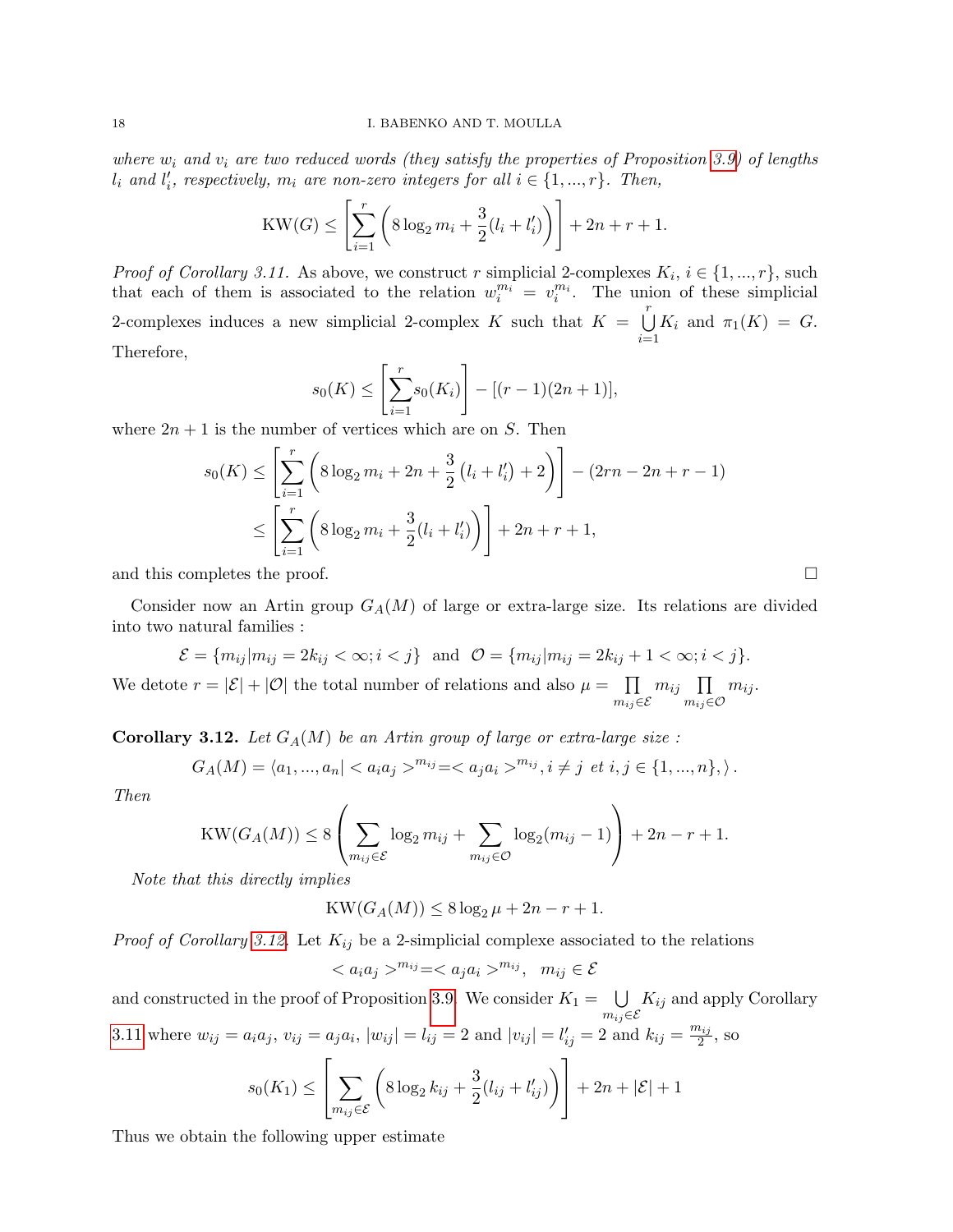<span id="page-18-2"></span>
$$
s_0(K_1) = 8\left(\sum_{m_{ij}} \log_2 m_{ij}\right) + 2n - |\mathcal{E}| + 1. \tag{3.7}
$$

We proceed now with the relations

 $\langle a_i a_j \rangle^{m_{ij}} = \langle a_j a_i \rangle^{m_{ij}}, \quad m_{ij} \in \mathcal{O}.$ 

For a given  $m_{ij} \in \mathcal{O}$  where  $m_{ij} = 2k_{ij} + 1$  and  $k_{ij} \in \mathbb{N} \setminus \{0\}$ , we have

$$
^{m_{ij}} = (a_i a_j)^{k_{ij}} a_i
$$
 and  $^{m_{ij}} = (a_j a_i)^{k_{ij}} a_j$ .

Taking  $w_{ij} = a_i a_j$ ,  $v_{ij} = a_j a_i$  where  $|w_{ij}| = l_{ij} = 2$ ,  $|v_{ij}| = l'_{ij} = 2$  we build, as in the proof of Proposition [3.9,](#page-11-1) two complexes

$$
K_{w_{ij}} = \left(P'_{w_{ij}} \bigcup_{\gamma_0(m_{ij})} \mathcal{J}_{k'_{ij}}\right) \bigcup_{\left(\xi(k_{ij}) \vee S^1_{a_i}\right) \sim \partial D^2_1} D^2_1,
$$
  

$$
K_{v_{ij}} = \left(P'_{v_{ij}} \bigcup_{\gamma'_0(m_{ij})} \mathcal{L}_{k'_{ij}}\right) \bigcup_{\left(\xi'(k_{ij}) \vee S^1_{a_j}\right) \sim \partial D^2_2} D^2_2,
$$

where  $\mathcal{J}_{k'_{ij}}$  and  $\mathcal{L}_{k'_{ij}}$  are two telescopic constructions, both of length  $k'_{ij}$ , such that  $k'_{ij}$  is the smallest integer that satisfies  $k_{ij} \leq 2^{k'_{ij}+1}$ . These two complexes are similar to  $K_w$  and  $K_v$  from the proof of Proposition [3.9](#page-11-1) with only slight modification in the second gluing wich takes into account generators  $a_i$  and  $a_j$  respectively.

Like in the proof of proposition [3.9](#page-11-1) we deduce by the straightforward calculation

$$
s_0\left(K_{w_{ij}}\right) \le s_0\left(P'_{w_{ij}}\right) + s_0\left(\mathcal{J}_{k'_{ij}}\right) - s_0\left(\gamma_0(m_{ij})\right) + s_0\left(D_1^2\right) - s_0\left(\left(\xi(k_{m_{ij}}\right) \vee S_{a_i}^1\right) \sim \partial D_1^2\right).
$$
  
So

<span id="page-18-0"></span>
$$
s_0\left(K_{w_{ij}}\right) \le 4\log_2 k_{ij} + 2n + \frac{3}{2}l_{ij} + \frac{7}{2},\tag{3.8}
$$

and similarly

<span id="page-18-1"></span>
$$
s_0\left(K_{v_{ij}}\right) \le 4\log_2 k_{ij} + 2n + \frac{3}{2}l'_{ij} + \frac{7}{2},\tag{3.9}
$$

and then  $K_{ij} = K_{w_{ij}} \underset{S}{\cup} K_{v_{ij}}$ , where  $S = \underset{s=1}{\overset{n}{\cup}} S_{a_s}^1$ . From upper bounds [\(3.8\)](#page-18-0) and [\(3.9\)](#page-18-1) we obtain

$$
s_0(K_{ij}) \le s_0(K_{w_{ij}}) + s_0(K_{v_{ij}}) - (5+2n)
$$
  
\n
$$
\le 8 \log_2 k_{ij} + 2n + \frac{3}{2} (l_{ij} + l'_{ij}) + 2
$$
  
\n
$$
= 8 \log_2(m_{ij} - 1) + 2n.
$$

Now, let  $K_2 = \bigcup K_{ij}$  be the 2-simplicial complexe analogous to  $K_1$  but corresponding to  $m_{ij} \in \mathcal{O}$ relations of  $\mathcal{O}$ . The last upper bound implies

$$
s_0(K_2) \le \sum_{m_{ij}\in\mathcal{O}} s_0(K_{ij}) - (|\mathcal{O}| - 1)(2n + 1),
$$

so

<span id="page-18-3"></span>
$$
s_0(K_2) \le 8 \left( \sum_{m_{ij} \in \mathcal{O}} \log_2(m_{ij} - 1) \right) + 2n - |\mathcal{O}| + 1. \tag{3.10}
$$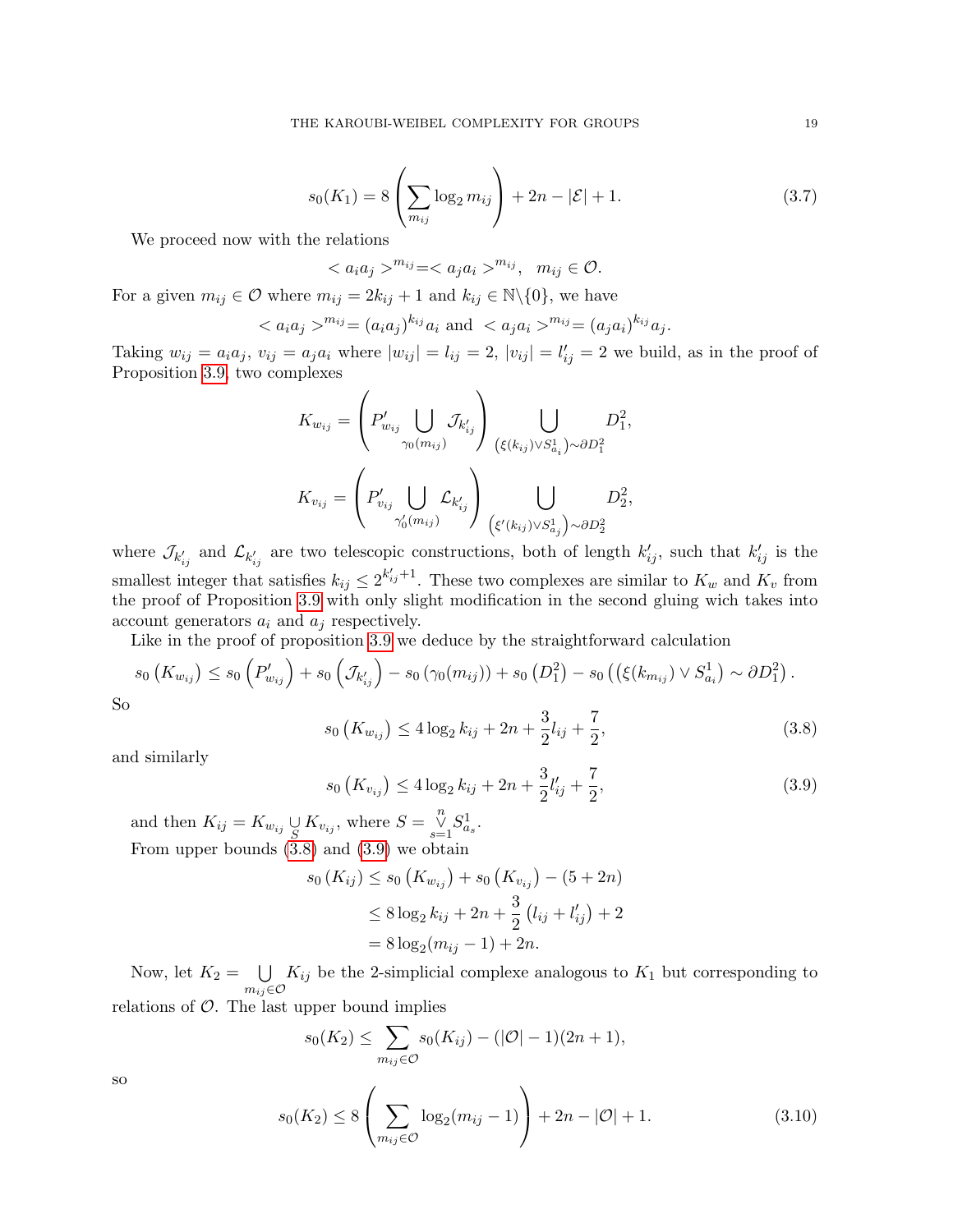Finally we denote by  $K_A$  the simplicial complex obtained by the union of  $K_1$  and  $K_2$  along the wedge sum S. It satisfies  $\pi_1(K_A) = G_A(M)$ . The equations [\(3.7\)](#page-18-2) and [\(3.10\)](#page-18-3) imply

$$
s_0(K_A) \le s_0(K_1) + s_0(K_2) - (2n + 1),
$$

then

$$
s_0(K_A) \le 8 \left( \sum_{m_{ij} \in \mathcal{E}} \log_2 m_{ij} + \sum_{m_{ij} \in \mathcal{O}} \log_2 (m_{ij} - 1) \right) + 2n - (|\mathcal{E}| + |\mathcal{O}|) + 1.
$$

This complets the proof.  $\Box$ 

For the following result, we use the same notations as in Corollary [3.12.](#page-17-0)

<span id="page-19-0"></span>**Corollary 3.13.** Let  $G_C(M)$  be a Coxeter group of large or extra-large size, as

$$
G_C(M) = \langle a_1, ..., a_n | a_i^2 = e, \langle a_i a_j \rangle^{m_{ij}} = \langle a_j a_i \rangle^{m_{ji}}, i \neq j \text{ et } i, j \in \{1, ..., n\} \rangle,
$$

then

$$
KW(G_C(M)) \leq 8\log_2\mu + 5n - r + 1.
$$

In other words

$$
KW(G_C(M)) \leq KW(G_A(M)) + 3n.
$$

Proof of Corollary [3.13.](#page-19-0) Same as the proof of Corollary [3.12,](#page-17-0) except that here the 2-simplicial complex  $K_C$ , which satisfies  $\pi_1(K) = G_C(M)$ , contains n real projective planes associated to the relations  $a_i^2 = e$  for all  $i \in \{1, ..., n\}$ . Each of  $\mathbb{R}P_i^2$  lies on the circle  $S_i^1$  given by

 $[p_1(i)p_4(i)] \cup [p_4(i)p_5(i)] \cup [p_5(i)p_1(i)],$ 

cf. Figure [2.](#page-8-0)

Let  $K_A$  be the 2-simplicial complex constructed in the proof of Corollary [3.12,](#page-17-0) then

$$
s_0(K_C) = s_0(K_A) + 3n,
$$

and this concludes the proof.

3.2. The Cyclic and Abelian Groups.

<span id="page-19-1"></span>**Corollary 3.14.** Let  $\mathbb{Z}_m = \langle a | a^m = e \rangle$  be a cyclic group of order m, so

$$
\sqrt[3]{12\log_3 m} \le \text{KW}(\mathbb{Z}_m) \le 4\log_2 m + 4.
$$

Proof of Corollary [3.14.](#page-19-1)

(1) For the upper bound, we take the first part of the proof of Proposition [3.9,](#page-11-1) except that here the word  $w = a$  is of length one *i.e.*  $|w| = 1$ , so no polygon is associated and the telescopic construction begins directly from the copies of Möbius bands  $\{M_i\}_{i\in\mathbb{N}}$ . We get a 2-simplicial complex  $X_m = \mathcal{J}_k \bigcup_{\xi(m)} \{D^2/\sim\}$ , satisfying  $\pi_1(K) = \mathbb{Z}_m$ , and

$$
s_0(X_m) = s_0(\mathcal{J}_k) + s_0(D^2/\sim) - s_0(\xi(m)),
$$

then  $KW(\mathbb{Z}_m)\leq 4\log_2 m+4$ .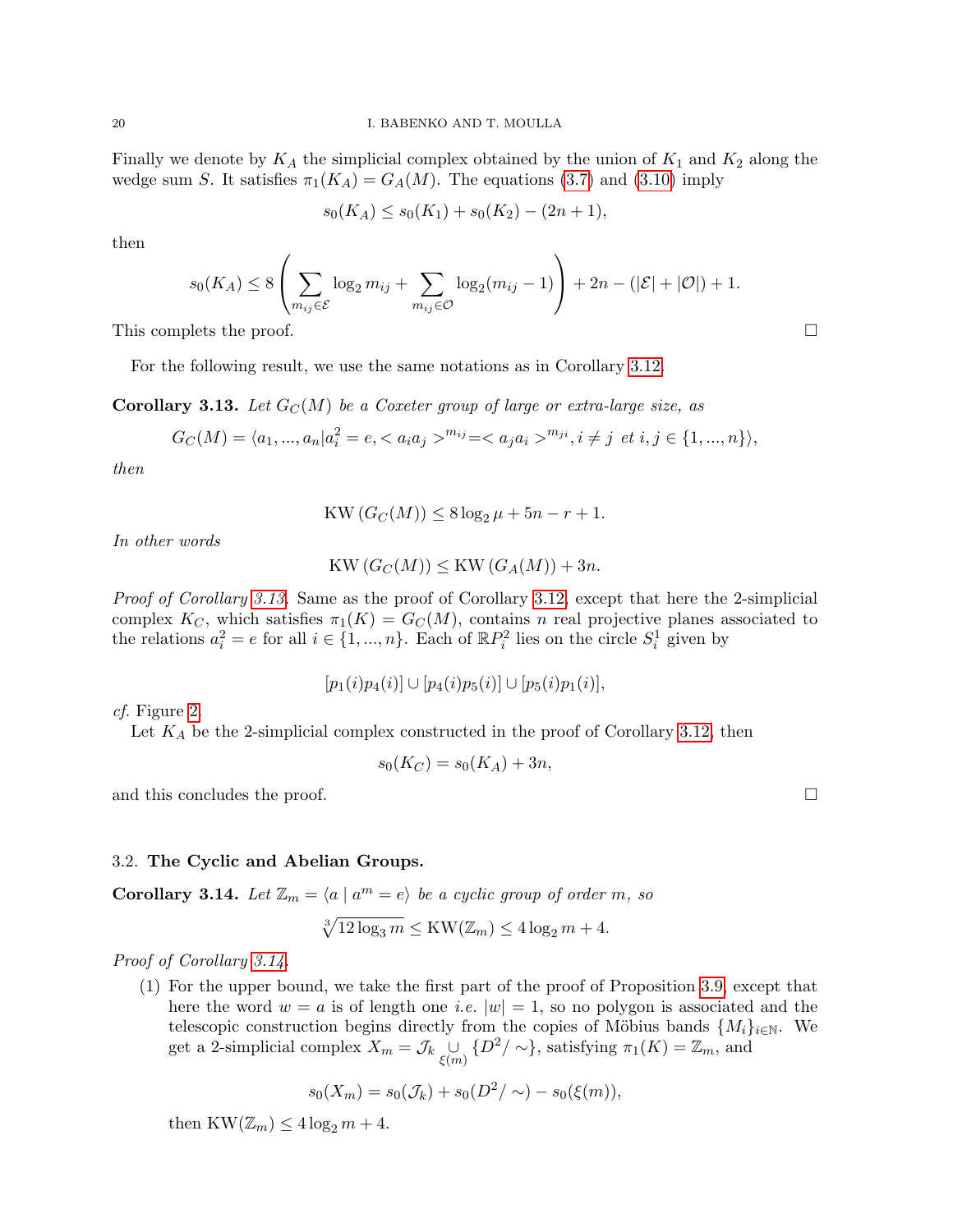<span id="page-20-0"></span>(2) For the lower bound, we take  $KW(\mathbb{Z}_m)=s_0$ . The minimal number of 2-simplices that we can have from  $s_0$  vertices, is  $\frac{s_0(s_0-1)(s_0-2)}{6}$ , and according to Theorem 4.1 of [\[3\]](#page-23-1), we have

$$
2\log_3 m \le \kappa(G) \le \frac{s_0(s_0-1)(s_0-2)}{6} \le \frac{s_0^3}{6},
$$

then

$$
s_0 \ge (12\log_3 m)^{\frac{1}{3}},
$$

hence the conclusion.

**Remark 3.15.** Corollary 3.14 implies that  $3 \leq KW(\mathbb{Z}_4) \leq 12$ . By using the direct disk attaching construction for  $\mathbb{Z}_4$  we obtain  $KW(\mathbb{Z}_4)\leq 11$ .

For the case of  $\mathbb{Z}_2 \oplus \mathbb{Z}_2$ , Corollary 3.8 implies  $4 \leq KW(\mathbb{Z}_2 \oplus \mathbb{Z}_2) \leq 13$ . We don't know the exact values neither for  $KW(\mathbb{Z}_4)$  nor for  $KW(\mathbb{Z}_2 \oplus \mathbb{Z}_2)$  as well as we don't know if they coincide.

Corollary 3.16. Let G be a finite abelian group decomposed into direct sum of its invariant factors :

$$
G=\mathbb{Z}_{n_1}\oplus\ldots\oplus\mathbb{Z}_{n_s},
$$

such that  $n_i | n_{i+1}, i = \{1, ..., s-1\}$  then

$$
(12\log_3 |G|)^{\frac{1}{3}} \leq \mathrm{KW}(G) \leq \left(\frac{3}{s}\log_2 |G| + 8\right)^s.
$$

Proof. For the lower bound, the reasoning in the same way as in the proof of the corollary [3.14.](#page-19-1) The number of elements of G satisfies  $|G| = n_1 n_2 ... n_s$ , so

$$
KW(G)\geq (12\log_3|G|)^{\frac{1}{3}}.
$$

On the other hand, we have

$$
KW(G) \leq \prod_{i=1}^{s} KW(\mathbb{Z}_{n_i}) \leq \prod_{i=1}^{s} (3 \log_2 n_i + 8).
$$

By using the inequality between the arithmetic and the geometric means we obtain

$$
KW(G) \le \left(\frac{1}{s}\sum_{i=1}^{s}(3\log_2 n_i + 8)\right)^s
$$

$$
\le \left(\frac{3}{s}\log_2 |G| + 8\right)^s
$$

 $\Box$ 

#### 4. Complexity and geometric invariants for groups

Throughout this part, we shall give the proofs of two main theorems announced in the Introduction, Theorems [1.4](#page-3-0) and [1.5](#page-4-2)

 $\Box$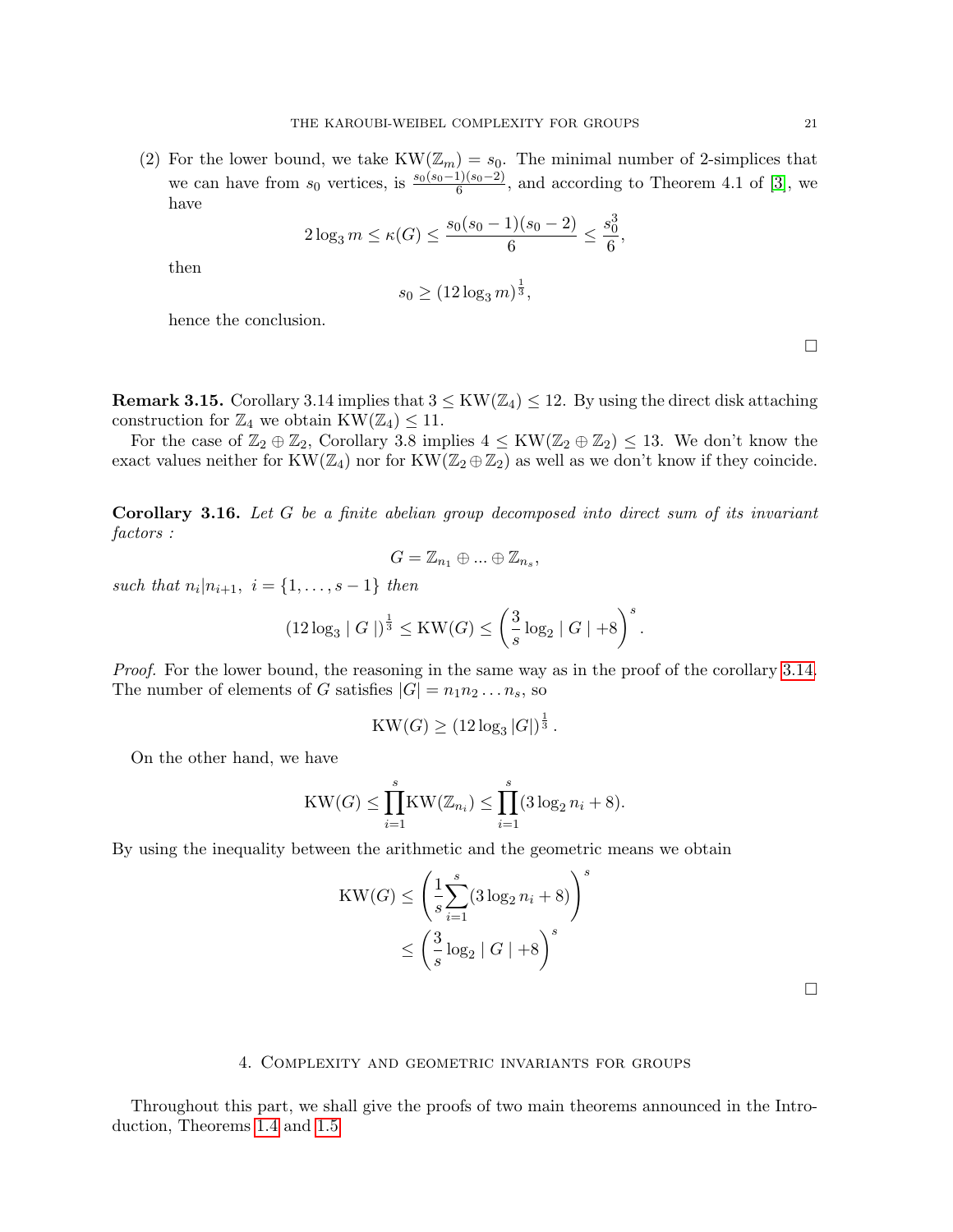## 4.1. Proof of Theorem [1.4.](#page-3-0)

Consider first inequality, let  $k = KW(G)$  and X be a 2-simplicial complex verifying  $\pi_1(X) =$ G and  $s_0(X) = k$ . Assume that the number of 2-simplexes in X is minimal possible under considered conditions. The last means that there is no edge which is adjacent to only one 2-simplex. Endow  $X$  with the special metric  $h$  such that:

(1) The length of each edge is equal to 1,

(2) Each 2-simplex is a spherical equilateral triangle of angle  $\frac{\pi}{2}$  and of spherical radius  $\frac{2}{\pi}$ .

This means that each edge of triangle is equal to 1 and its area  $S = \frac{2}{\pi}$  $\frac{2}{\pi}$ .

First we prove that  $sys(X, h) \geq 3$ . Let  $\gamma(t)$  be a systolic geodesic, so it is a simple noncontractible closed curve of length  $sys(X, h)$ .

Let us suppose that  $\gamma(t)$  does not meet vertices of X. Because  $\gamma(t)$  is a locally minimising geodesic it is a broken spherical line, this means that  $\gamma(t)$  intersects any 2-simplex by some spherical geodesic arc (of radius  $\frac{2}{\pi}$ ).

Let  $\Delta = \Delta(p_1, p_2, p_3)$  be a 2-simplex of vertices  $p_1, p_2, p_3$  meeting  $\gamma(t)$ . Suppose  $a \in ]p_1, p_2[$  and  $b \in ]p_1, p_3[$  are incoming and outcoming points respectively. It means that before  $\Delta$ ,  $\gamma(t)$  passes through some 2-simplex  $\Delta(p_0, p_1, p_2)$  and after  $\Delta$  it passes through some 2-simplex  $\Delta(p_1, p_3, p_4)$ . The union of these three simplicies

$$
\mathbf{U} = \Delta(p_0, p_1, p_2) \cup \Delta(p_1, p_2, p_3) \cup \Delta(p_1, p_3, p_4)
$$

forms a part of the hemisphere of radius  $\frac{2}{\pi}$  and the concatenation of edges  $\mathbf{u} = [p_0, p_2] \cup [p_2, p_3] \cup$  $[p_3, p_4]$  forms a part of the angle  $\frac{3\pi}{2}$  lying on the equatorial circle. So the part  $\gamma_U(t) = \gamma(t) \cap U$ is one half of some great cercle and its length is equal to 2. Let  $\gamma_{\mathbf{U}}(t)$  meets the arc **u** in two points  $a' \in ]p_0, p_2[$  and  $b' \in ]p_3, p_4[$ .

The arc  $\gamma_{\mathbf{U}}(t)$  is deformable by rotation in **U** around a' and b' on the new arc  $\gamma_1 = [a', p_2] \cup$  $[p_2, p_3] \cup [p_3, b'] \subset U$ . By replacing the arc  $\gamma_U$  by the arc  $\gamma_1$  in  $\gamma$ , we obtain a new closed curve  $\tilde{\gamma}$  which is homotopically equivalent to  $\gamma$  and of the same length so it is a new systolic geodesic. But this new broken curve is not locally minimal in the neighborhoods of  $a'$  and  $b'$ . Then  $\gamma$  is not a systolic geodesic. This contradiction shows that  $\gamma$  has to pass through the vertices.

<span id="page-21-0"></span>**Lemma 4.1.** Let  $\gamma(t)$  be a geodesic curve in  $(X, h)$  which passes through a vertex  $q = \gamma(t_0) \in X$ . Assume that  $\gamma(t)$ ,  $t_0 < t < t_0 + \varepsilon$  does not touch any edge, then  $q_2 = \gamma(t_0 + 2)$  is a new vertex and the curve  $\gamma(t)$ ,  $t_0 \le t \le t_0 + 2$  is deformable rel{q, q<sub>2</sub>} into a concatenation of two edges and this deformation does not change the length of the curves.

*Proof of Lemma [4.1.](#page-21-0)* Let  $\Delta(q, u, v)$  be a triangle which contains the curve  $\gamma(t)$  after it has passed through the vertex q. Then  $\gamma(t) \cap \Delta(q, u, v)$  is a spherical geodesic arc connecting q and  $q_1 \in [u, v]$ and the angle of intersection  $\gamma(t) \cap [u, v]$  is  $\frac{\pi}{2}$ . Passing through  $q_1, \gamma(t)$  passes in a new triangle  $\Delta(u, v, q_2)$ . As  $\gamma(t)$  is minimal, this implies that  $\gamma(t) \cap \Delta(u, v, q_2)$  is a spherical geodesic arc orthogonal to  $[u, v]$ , then it passes through the vertex  $p_2$ . This leads to

$$
\gamma_2(t) = \gamma(t) \cap \left(\Delta(q, u, v) \cup \Delta(u, v, q_2)\right),\,
$$

which is a semi-circle of large radius on the sphere of radius  $\frac{2}{\pi}$  whose vertices q and  $q_2$  are opposite with respect to the edge  $[u, v]$ . By rotation around q and  $q_2$ , we can, by homotopy, bring the part  $\gamma_2(t)$  to the concatenation of two edges, for example  $[q, u] \cup [u, q_2]$ . This deformation does not change neither the homotopy class nor the length. In particular length $_h(\gamma_2(t)) = 2$ .

By iterating, if necessary, the process of Lemma [4.1,](#page-21-0) we will see that each closed systolic geodesic can be deformed into a new systolic geodesic that passes only through the edges. It is

 $\Box$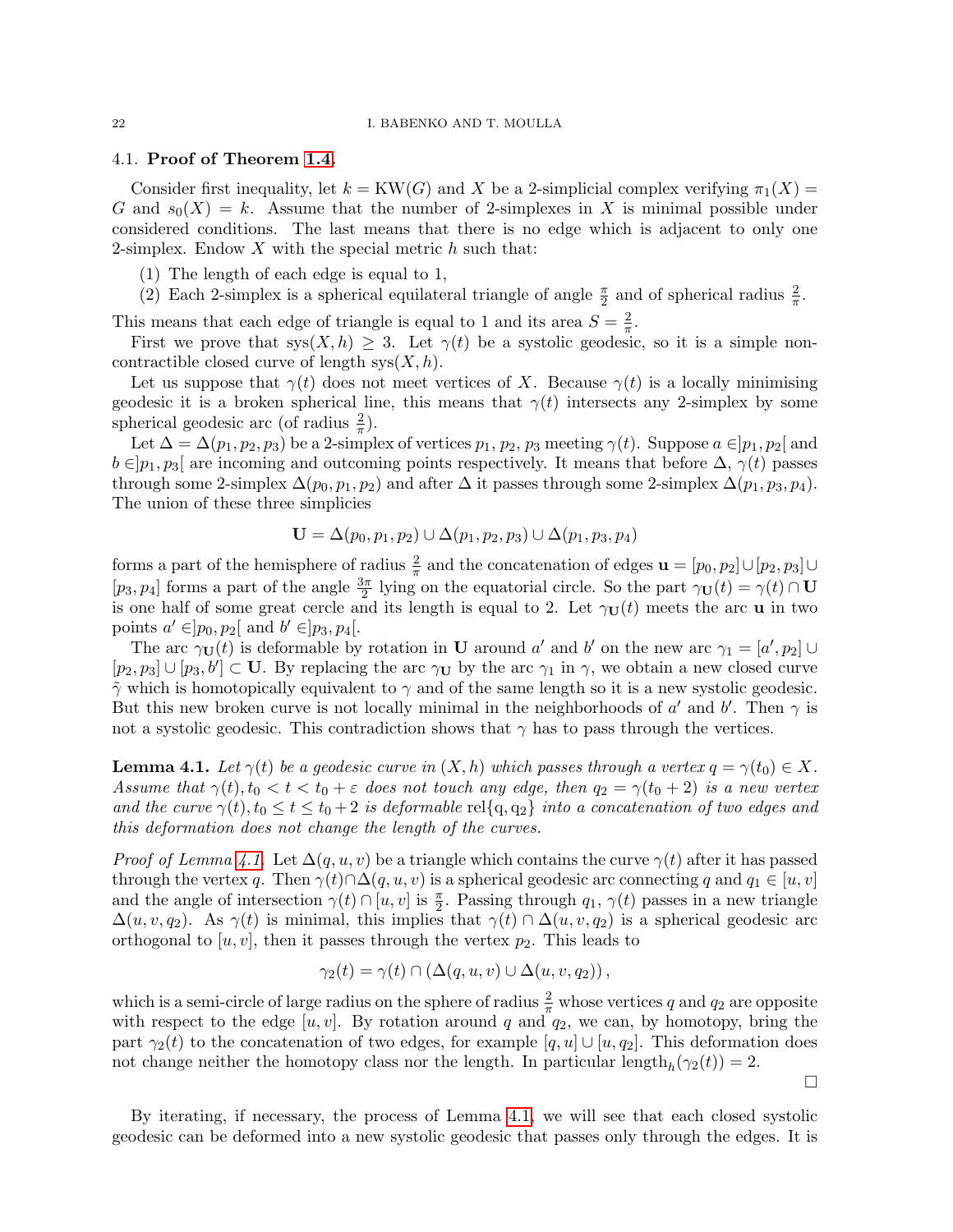<span id="page-22-3"></span>obvious that a closed non-contractible curve which passes only by edges cannot have a length less than 3. Then  $sys(X, h) \geq 3$ .

To complete this first part of the proof, we give the upper bound of the area of  $(X,h)$ . We have  $vol(X, h) = s_2(X) \frac{2}{\pi}$  $\frac{2}{\pi}$ , so

<span id="page-22-2"></span>
$$
s_2(X) \le C_k^3 \le \frac{k^3}{6},\tag{4.1}
$$

and we get the result.

We consider now the second inequality of Theorem [1.4](#page-3-0) giving the lower bound of the systolic area. Choose  $0 < \varepsilon < \frac{1}{12}$ , by [\[24,](#page-24-5) Theorem 3.5 and Lemme 4.2], there exists an  $\varepsilon$ -optimal finite Riemannian 2-complex  $(Y, h')$  such that:

- (1)  $\pi_1(Y) = G$ ,
- (2)  $sys(Y, h') = 1$ ,
- (3)  $\sigma(Y) < \sigma(G) + \varepsilon$ ,
- (4) For all  $\varepsilon < R < \frac{1}{2}$  and for any  $y \in Y$ , the ball  $B(y, R)$  of radius R centered at y, satisfies

$$
|B(y,R)| \ge \frac{1}{4}R^2.
$$

Here  $|B(y, R)|$  means the h-area of the ball. Fix  $\varepsilon < R < \frac{1}{12}$  and consider a maximal filling of Y by closed disjoint balls of radii R and denote by  $\{y_i\}_{i=1}^k$  the centers of these balls. By construction, it is obvious that :

<span id="page-22-0"></span>
$$
\frac{k}{4}R^2 \le \text{vol}(Y, h') < \sigma(G) + \varepsilon. \tag{4.2}
$$

The balls of radius 2R and of the same centers  $\{y_i\}_{i=1}^k$  form a cover  $\mathcal{U} = \{B(y_i, 2R)\}_{i=1}^k$  of Y.

Consider the nerve  $\mathcal{N}(U)$  of this cover and let N be its 2-skeleton. It is a 2-simplicial complex with k vertices. If  $R < \frac{1}{12}$  then its fundamental group is isomorphic to G, see for example [\[3,](#page-23-1) Lemme 3.2]. From [\(4.2\)](#page-22-0) this implies that

$$
KW(G)\leq k<\frac{4(\sigma(G)+\varepsilon)}{R^2}.
$$

As  $\epsilon$  tends to zero and R goes to  $\frac{1}{12}$  we deduce  $KW(G) \leq 576\sigma(G)$  and hence the result.

# 4.2. Proof of Theorem [1.5.](#page-4-2)

Let  $KW(G) = k$  and X be an optimal simplicial complex such that  $\pi_1(X) = G$  and  $s_0(X) = k$ . As G is not free X is obviously 2-dimensional.

Endow X with a special metric h given in the proof of Theorem [1.4.](#page-3-0) Recall that each edge of X is of h-length equal to 1, and the h-area of each 2-simplex of X is  $S = \frac{2}{\pi}$  $\frac{2}{\pi}$ .

Let  $\hat{X}$  be the universal cover of X and  $\hat{h}$  is the lift of h.

Choose a vertex  $q \in \hat{X}$  and consider  $\hat{B}_q(R)$  the  $\hat{h}$ -geodesical ball of radius R and centered at q. It is obvious that:

$$
\text{vol}(\hat{B}_q(R); \hat{h}) \le s_0(\hat{B}_q(R))\text{vol}(X; h),\tag{4.3}
$$

where  $s_0(\hat{B}_q(R))$  means the number of vertices of  $\hat{X}$  in the ball. By applying the Definition of minimal volume entropy [\(1.3\)](#page-4-0), we get

<span id="page-22-1"></span>
$$
ent(X, h) \le \lim_{R \to \infty} \frac{\log(s_0(\hat{B}_q(R))}{R}.
$$
\n(4.4)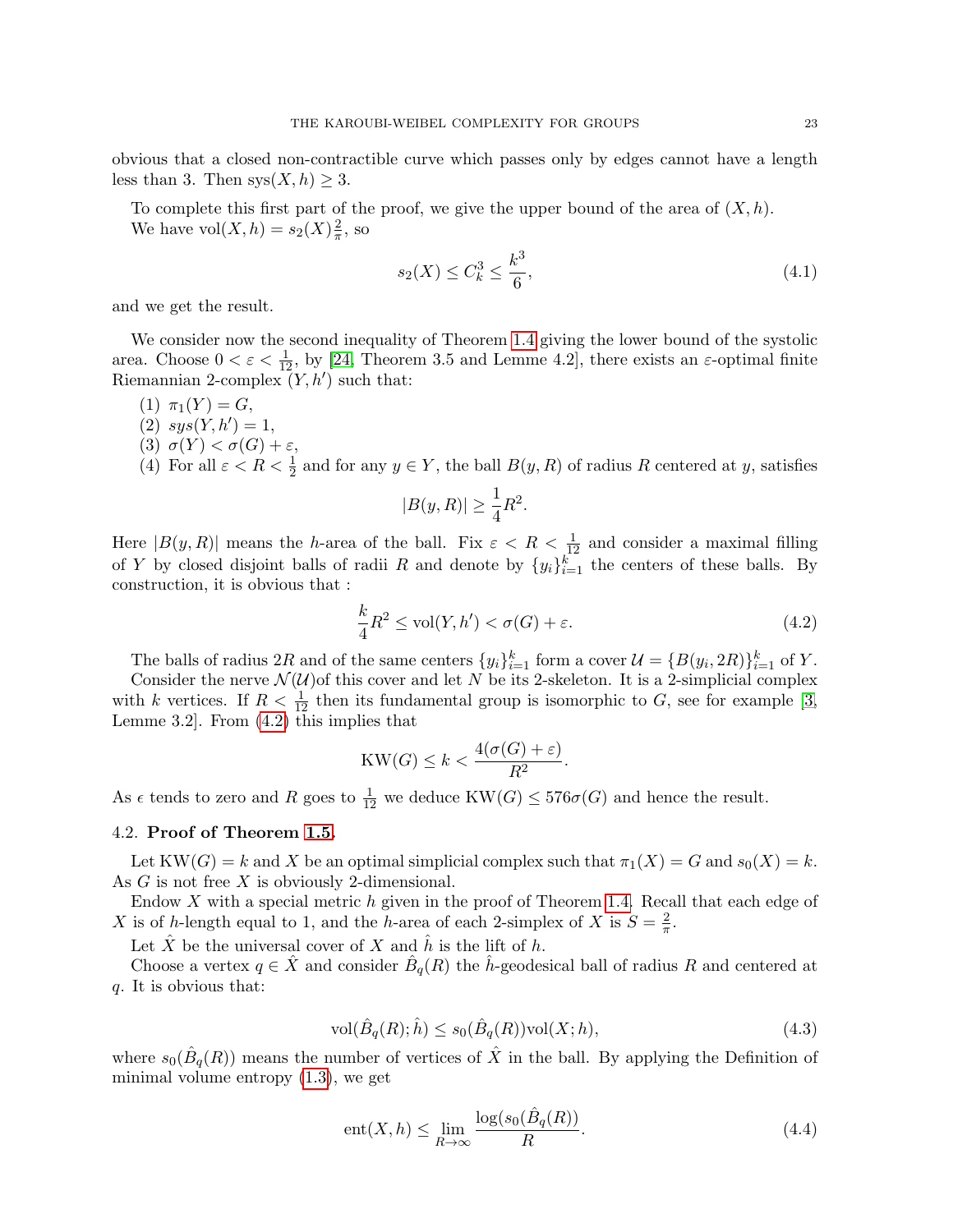Let r be a positive integer and  $x \in \hat{X}$  be a point such that  $dist_{\hat{h}}(q, x) = r$ . Let  $\gamma(t), 0 \le t \le r$ be a minimal geodesic curve joining q and x. The local geometry on  $(\hat{X}, \hat{h})$  is the same as that on  $(X, h)$ . Applying systematically Lemma [4.1](#page-21-0) to the geodesic curve  $\gamma(t)$ ,  $0 \le t \le r$ , we get that it is deformable into a geodesic curve  $\gamma_1(t)$  of the same length which joins q and x and passes through the 1-skeleton of X for at least  $0 \le t \le r - 1$ . This implies that the number of vertices in  $\hat{B}_q(r)$  is the same that in the ball of radius r in the graph  $\text{Sk}^1(\hat{X})$ . Each vertex of this graph is of valence at most  $k-1$ , so the number of vertices in  $\hat{B}_q(r)$  is bounded by

$$
s_0(\hat{B}_q(r)) \leq \frac{(k-1)^{r+1}}{k-2}.
$$

Using [\(4.4\)](#page-22-1) we deduce that

<span id="page-23-18"></span>
$$
ent(X, h) \le \log(k - 1). \tag{4.5}
$$

The area of  $(X, h)$  is  $\frac{2}{\pi} s_2(X)$  and with  $(4.1)$  we get  $\text{vol}(X, h) \leq \frac{k^3}{9}$  $rac{e^{3}}{9}$ . This upper bound with  $(4.5)$ give us

$$
\omega(G) \le \omega(X, h) = \text{ent}(X, h)(\text{vol}(X, h))^{\frac{1}{2}} \le \frac{1}{3}\log(k-1)k^{\frac{3}{2}}.
$$

This ends the proof.

### **REFERENCES**

- <span id="page-23-2"></span>[1] K. Adiprasito; S. Avvakumov and R. Karasev, A subexponential size  $\mathbb{R}P^n$ . Preprint Aug 2021. arXiv:2009. 02703. Cited on page [2](#page-1-1)
- <span id="page-23-3"></span>[2] P. Arnoux and A. Marin, The Kühnel triangulation of the complex projective plane from the view-point of complex cristallography. II. Mem. Fac. Sci. Kyushu Uni. Ser A 45(2), 167-244 (1991). Cited on page [2](#page-1-1)
- <span id="page-23-1"></span>[3] I. Babenko; F. Balacheff and G. Bulteau, Systolic geometry and simplicial complexity for groups. J. reine angew. Math. 757 (2019), 247–277. Cited on page [1,](#page-0-0) [4,](#page-3-1) [6,](#page-5-1) [13,](#page-12-2) [14,](#page-13-1) [15,](#page-14-0) [21,](#page-20-0) [23](#page-22-3)
- <span id="page-23-11"></span>[4] I. Babenko and S. Sabourau, Minimal volume entropy and fiber growth. https://arxiv.org/abs/2102.04551, 202 Cited on page [4](#page-3-1)
- <span id="page-23-5"></span>[5] I. Bárány and L. Lovász, Borsuk's theorem and the number of facets of centrally symmetric polytopes. Acta Math. Acad. Sci. Hungar. 40(3-4), (1982), 323-329. Cited on page [2](#page-1-1)
- <span id="page-23-8"></span>[6] E. Borghini and E. G. Minian, The covering type of closed surfaces and minimal triangulations. J. Combin. Theory Ser. A 166(2019), 1-10. Cited on page [4,](#page-3-1) [11](#page-10-4)
- <span id="page-23-16"></span>[7] E. Brieskorn and K. Saito, Artin-Gruppen und Coxeter-Gruppen, Inventiones mathematicae, 17:4 (1972), 245–271. Cited on page [8](#page-7-1)
- <span id="page-23-13"></span>[8] C. Bregman and M. Clay, Minimal volume entropy of free-by-cyclic groups and 2-dimensional right-angled Artin groups. Math. Ann. (2021). https://doi.org/10.1007/s00208-021-02211-9. Cited on page [5](#page-4-3)
- <span id="page-23-17"></span>[9] R. Charney, An introduction to right-angled Artin groups. Geom. Dedicata 125 (2007), 141–158. Cited on page [10](#page-9-2)
- <span id="page-23-15"></span>[10] J. Dugundji, *Topology*, Allyn and Bacon, 1966. Cited on page [6](#page-5-1)
- <span id="page-23-6"></span>[11] M. Farber, Topological complexity of motion planning, *Discrete Comput. Geom.* 29 (2003), 211?221. Cited on page [2](#page-1-1)
- <span id="page-23-4"></span>[12] D. Govc; W. Marzantowicz and T. Pavešić, Estimates of Covering Type and the Number of Vertices of Minimal Triangulations, Discr. Comp. Geom. 63(2020), 31-48. Cited on page [2](#page-1-1)
- <span id="page-23-9"></span>[13] M. Gromov, Systoles and intersystolic inequalities, in: Actes de la table ronde de géomfrie différentielle (Luminy 1992), Sémin. Congr. 1, Société Mathématique de France, Paris (1996), 291–362. Cited on page [4](#page-3-1)
- <span id="page-23-14"></span>[14] A. Hatcher, Algebraic topology. Cambridge University Press, 2002. Cited on page [6](#page-5-1)
- <span id="page-23-12"></span>[15] I. Kapovich and T. Nagnibeda, The Patterson-Sullivan embedding and minimal volume entropy for outer space. Geometric and Functional Analysis  $17, 4$  (2007),  $1201-1236$ . Cited on page [5](#page-4-3)
- <span id="page-23-0"></span>[16] M. Karoubi and Ch. Weibel, On the covering type of a space. L'Ens. Math. 62(2016), 457-474. Cited on page [1,](#page-0-0) [3,](#page-2-2) [8](#page-7-1)
- <span id="page-23-10"></span>[17] M. Katz; Y. Rudyak and S. Sabourau, Systoles of 2-complexes, Reeb graph, and Grushko decomposition. Int. Math. Res. Not. (2006), Art. ID 54936, Pages 1-30. Cited on page [4](#page-3-1)
- <span id="page-23-7"></span>[18] A. G. Kurosh, The theory of groups, Chelsea Publishing, New York 1960. Cited on page [3](#page-2-2)